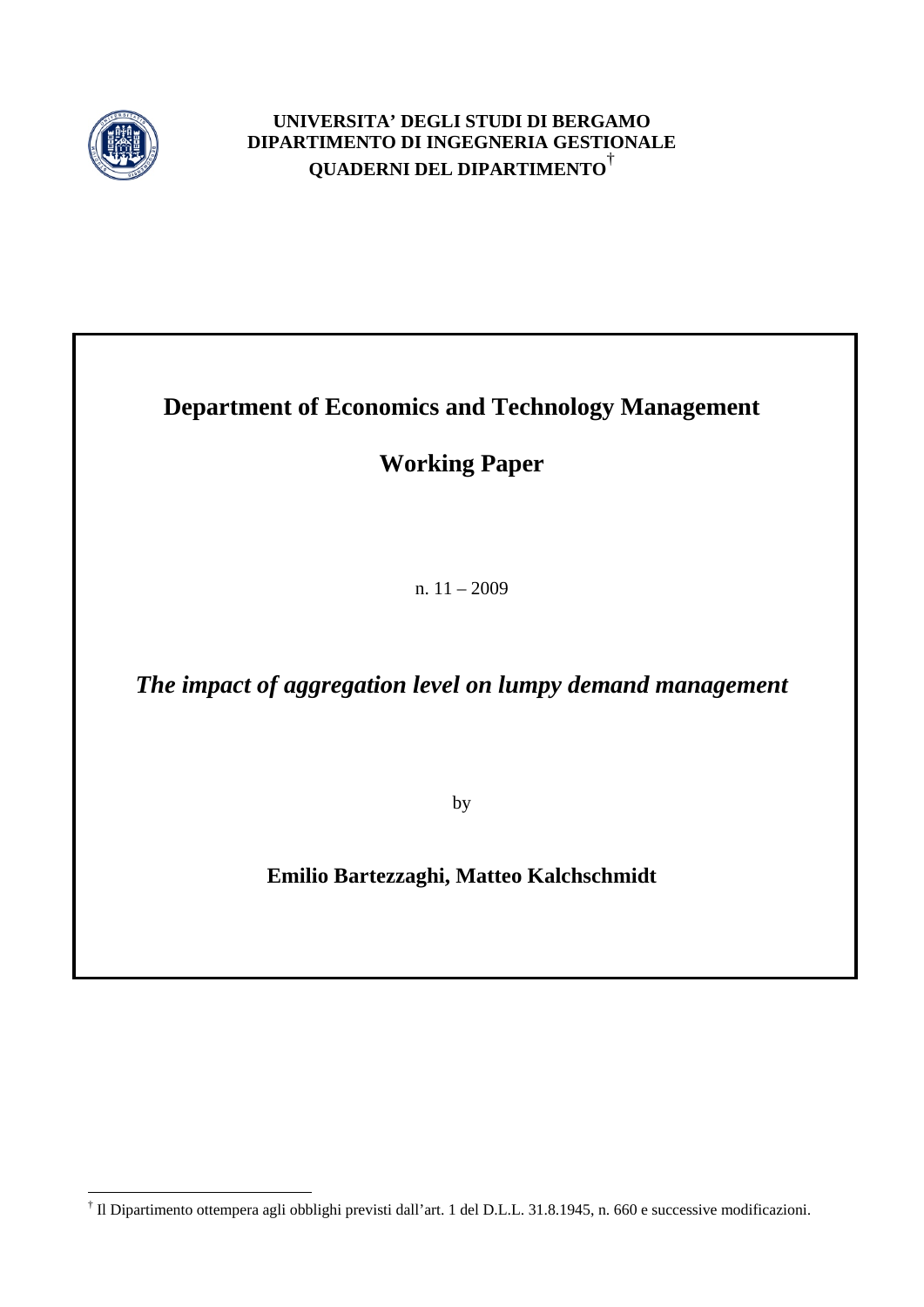## **COMITATO DI REDAZIONE§**

Lucio Cassia, Gianmaria Martini, Stefano Paleari, Andrea Salanti

 § L'accesso alla Collana dei Quaderni del Dipartimento di Ingegneria Gestionale è approvato dal Comitato di Redazione. I *Working Papers* della Collana costituiscono un servizio atto a fornire la tempestiva divulgazione dei risultati dell'attività di ricerca, siano essi in forma provvisoria o definitiva.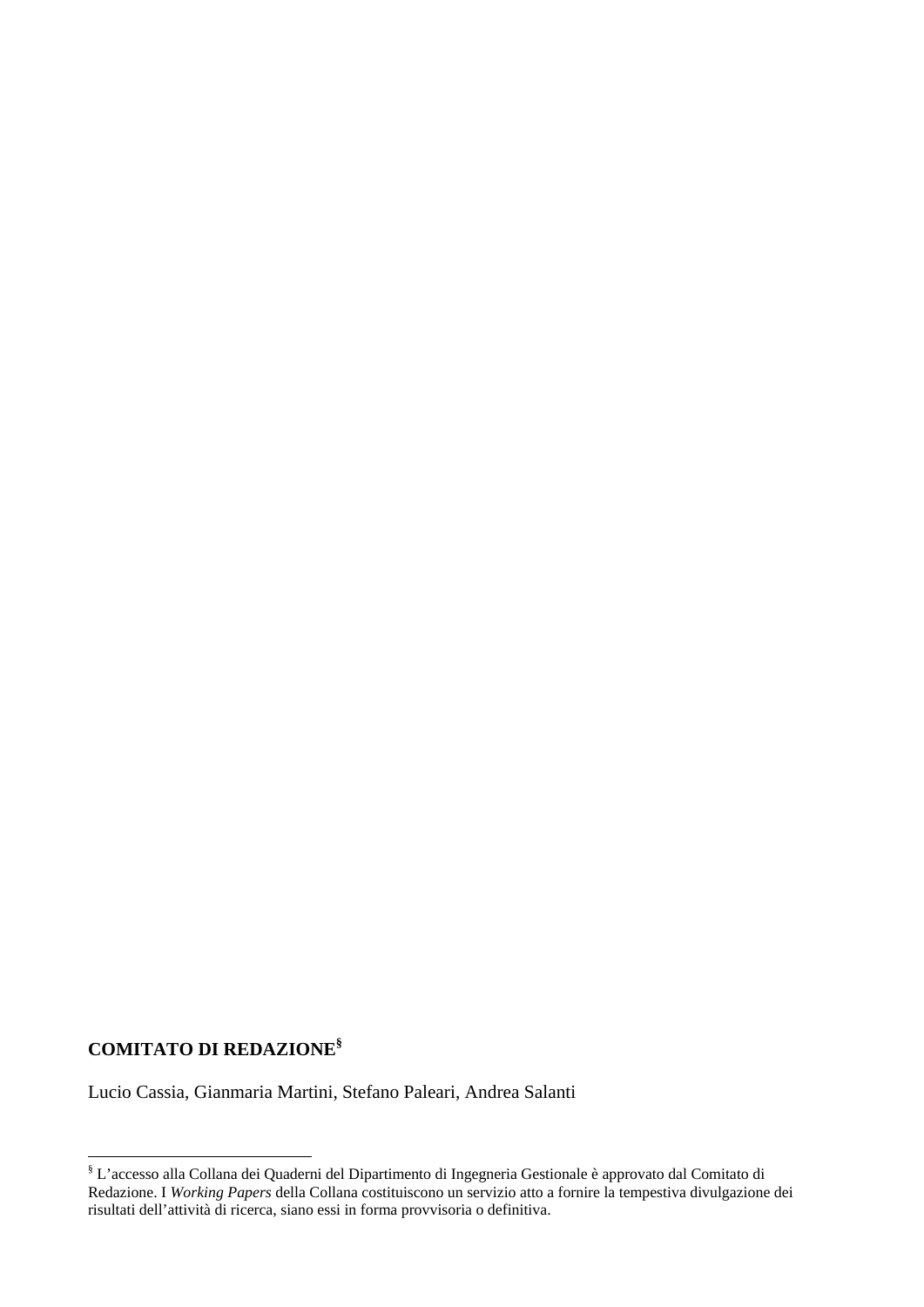## **The impact of aggregation level on lumpy demand management**

## **Emilio Bartezzaghi**♣ **and Matteo Kalchschmidt\***

♣ Department of Management, Economics and Industrial Engineering - Politecnico di Milano

#### **Abstract**

Spare parts management is a rather complex issue. One of the reasons of its complexity is the lumpy pattern of the demand that spare parts frequently present. Several methods have been proposed to cope with this particular kind of problem and improvements have been proved compared to classical forecasting techniques. Literature has however devoted minor attention to the choice of aggregation level when demand is lumpy. This paper aims at studying whether aggregating data when demand is lumpy may be beneficial in terms of impact on inventory performances. An installation stock inventory model is considered and aggregation over time is taken into account; in particular for a single item different time buckets are considered and performances are evaluated in terms of service and inventory level. Based on simulation experiments on real demand data coming from the spare parts unit of a multinational white goods manufacturer, we identify that aggregation of data can significantly impact on inventory management performances. A contingency analysis based on demand characteristics allows us to draw some guidelines on when aggregation over time can be beneficial.

<sup>∗</sup> Department of Economics and Technology Management - Università degli Studi di Bergamo. Corresponding author: Viale Marconi 5, 24044 Dalmine (Italy), tel. +39.035.205.2360, fax +39.035.205.2077, email matteo.kalchschmidt@unibg.it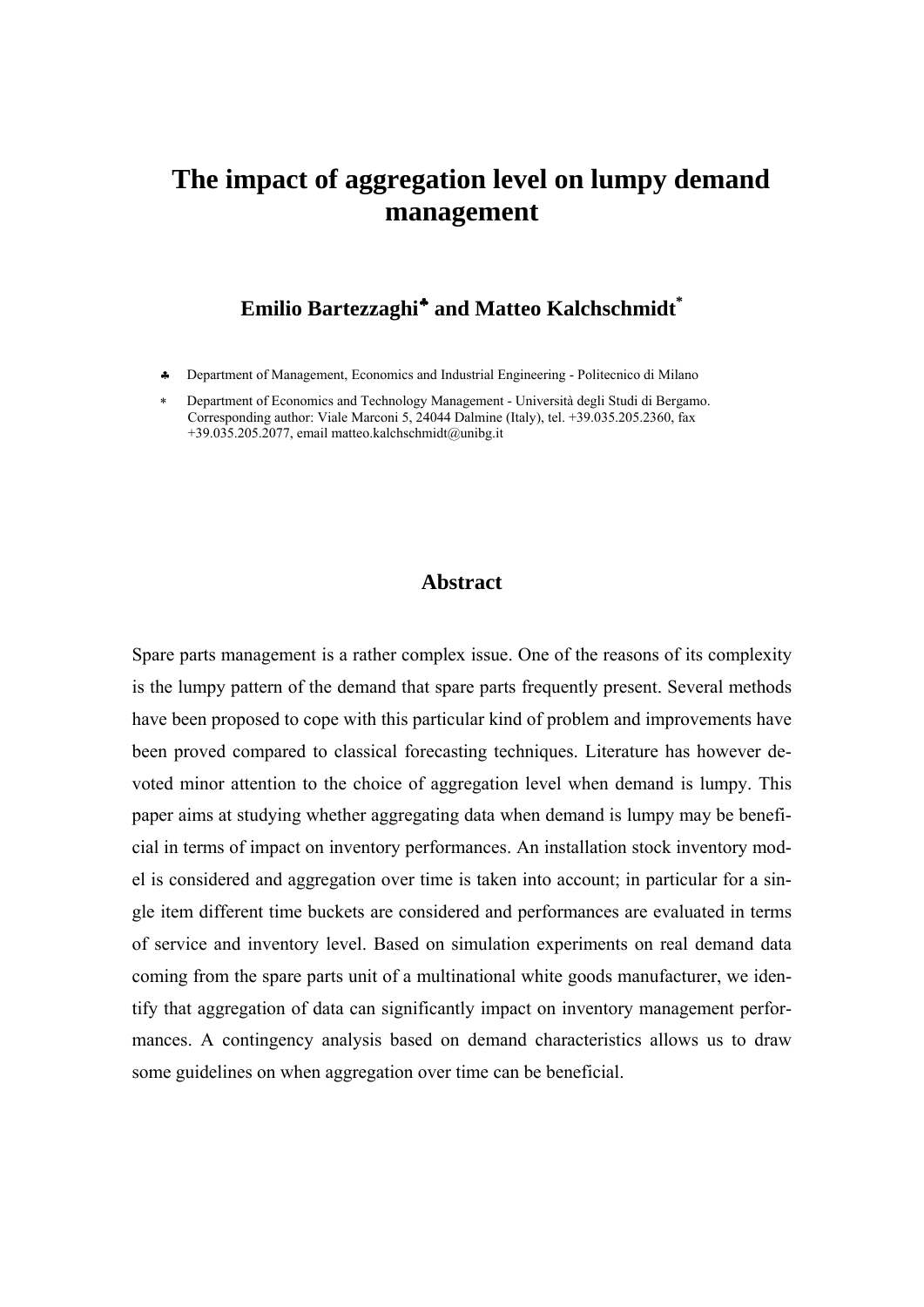#### **1. Lumpy demand management**

In the last twenty years companies have always paid great attention on managing demand variability. Demand fluctuations are due to several reasons: quick changes in the final customer's preferences and taste are a common cause of demand variability (e.g., in the fashion industry demand for a given color can change dramatically from year to year). Marketing activities may also lead demand to suddenly change e.g., when promotional activities are conducted due to the high elasticity of demand to price. Competitors can also be a source of variability, since their behavior can influence how the demand distributes on each single company serving a specific market. The supply chain structure is also a significant cause of demand unsteadiness: the bullwhip effect (Lee et al., 1997) is a common phenomenon in different industrial contexts, leading to an increase in the variability of the demand over supply chain stages.

A vast amount of the literature has addressed the issue of designing managerial systems capable of coping with demand variability. This has been done by focusing on different leverages: from demand forecasting, aiming at increasing the capability of companies to understand variability, to production planning, trying to design efficient planning systems, capable of reacting towards sudden changes in the final demand, to inventory management, in order to manage the complex trade-off between inventory cost and service level, and so on.

This issue is common to all industrial contexts; however, a rather peculiar and complex situation is faced in the case of spare parts. The problem of managing spare parts demand is relevant for many reasons: first of all it influences the final product business since it affects post sale service quality. Moreover, it is a relevant business as the market is captive, thus very profitable and so firms have to pay relevant attention towards this issue. However, it is a very difficult business to cope with, since requirements are usually very dispersed over time and demand uncertainty is frequently very high.

Spare parts, in fact, often show very sporadic demand patterns for long periods of their life time. This is the case, for example, of service items that have to be stored for years as long as repair service has to be guaranteed even for products that have reached the end of their market life. Spare parts demand often tend to be highly variable and sporadic showing frequently a very peculiar pattern called *lumpy demand*.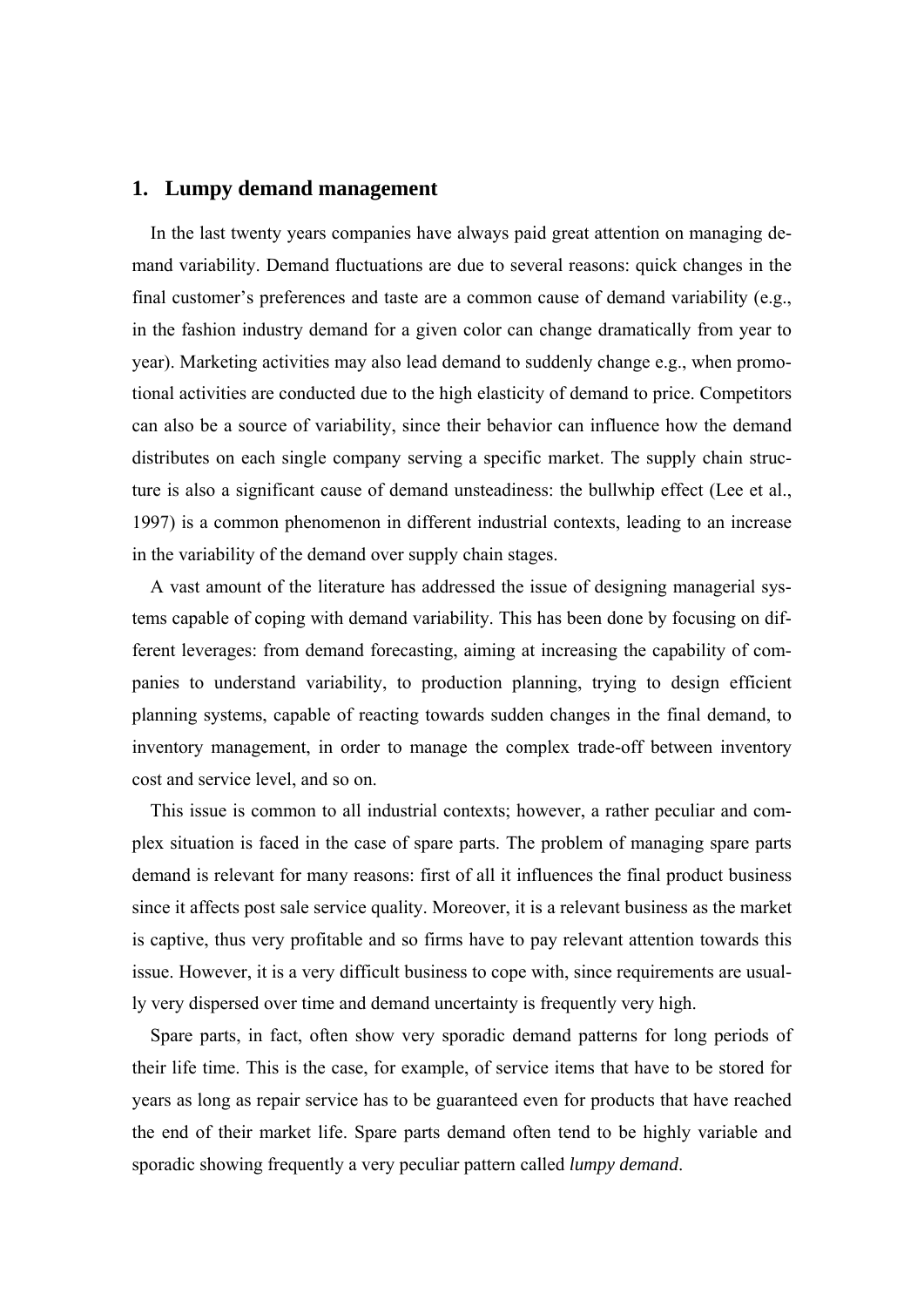Lumpy demand can be defined as (Bartezzaghi et al., 1999):

- *variable*, therefore characterized by relevant fluctuations (Wemmerlöv and Whybark, 1984; Wemmerlöv, 1986; Ho, 1995; Syntetos and Boylan, 2005);
- *sporadic*, as historical series are characterized by many days with no demand at all (Ward, 1978; Williams, 1982; Fildes and Beard, 1992; Vereecke and Verstraeten, 1994; Syntetos and Boylan, 2005);
- *nervous*, thus leading to show differences between successive demand observation, so implying that cross time correlation is low (Wemmerlöv and Whybark, 1984; Ho, 1995; Bartezzaghi and Verganti, 1995).

Managing inventories when demand is lumpy is thus a complex issue since companies have to cope with both a sporadic pattern, that usually induces high inventory investments, and highly variable order size, that make it difficult to estimate inventory levels and may affect service levels. For this reason, companies facing lumpy demand often experience both high inventory levels and unsatisfactory service levels at the same time.

Lumpiness may emerge as the consequence of different structural characteristics of the market. In particular, we may refer to the following main factors (Bartezzaghi et al., 1999):

- *low number of customers in the market*. Fewer customers usually induce sporadic requests for the product unit and, therefore, demand lumpiness increases;
- *high heterogeneity of customers*. Heterogeneous requests occur when the potential market consists of customers with considerably different sizes or buying behaviors (i.e. customers that order for very different lot sizes or with different frequencies); thus the higher the heterogeneity of customers, the higher the demand lumpiness;
- *low frequency of customers requests*. The higher the frequency of requests from a customer, the higher the number of different customers that ask for the unit in a given time bracket. Thus lumpiness increases as the frequency of each customer's purchase decreases;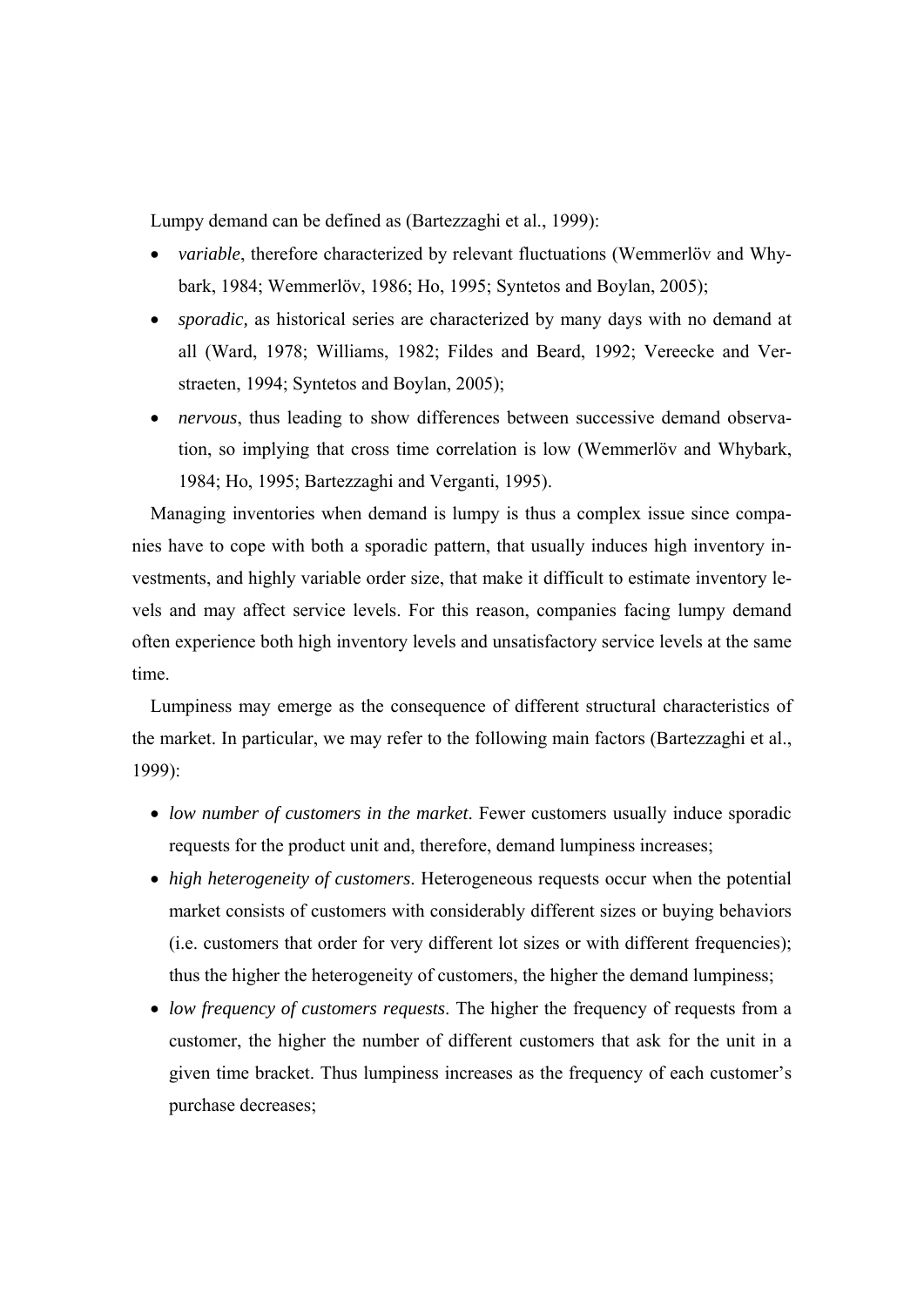- *high variety of customers requests*. Demand lumpiness increases also if each single customer has a variable reorder behavior over time. Customers may change significantly their buying behavior in specific periods of time due, for example, to promotional activities or to speculative buying;
- *high correlation between customers requests*. Lumpiness may occur also because customers' requests are strongly correlated with each other. Correlation, for example, may be due to imitation and managerial fads which induce similar behaviors in customers so that sudden peaks of demand may occur after periods of no requests.

Spare parts demand often shows this specific kind of variability. This is mainly due to the low frequency of requests for these items. In fact spare parts often tend to behave as "slow items" since requests for them are distributed over a long period of life. Besides, requests may change significantly between orders due to the fact that several different kinds of customers may be served by a single service unit. This is often the case when spare parts are ordered from independent units that provide the final customer with repair services. In this situation, reorder sizes are influenced by the specific reorder criteria adopted by each service provider. As a matter of fact, most of the contributions on lumpy demand management have specifically taken into consideration the spare parts case (see for example Croston, 1974; Petrovic et al., 1988; Cobbaert and Van Oudheusden, 1996; Shibuya et al., 1998; Liu and Shi, 1999; Willemain et al., 2004).

Due to its relevant impact on companies performances, lumpy demand management has received major attention in the current literature. Specifically the literature has provided several approaches (i.e. forecasting methods and inventory models) to cope with this kind of demand. Also the specific case of spare parts has been taken into account and specific methodologies have been provided to cope with demand variability in this particular case and proposing different models to improve inventory performance (some of the works in these field are: Petrovic et al., 1988; Cohen and Kleindorfer, 1989; Cobbaert and Van Oudheusden, 1996; David et al., 1997; Dekker et al., 1998; Shibuya et al., 1998; Liu and Shi, 1999; Teunter and Fortuin, 1999; Kalchschmidt et al., 2003; Syntetos and Boylan, 2005).

Literature on lumpy demand management has mainly focused on methods to better evaluate demand variability (i.e. forecasting methods; e.g., Syntetos and Boylan, 2005) and inventory models specific to this particular case (e.g., Teunter and Fortuin, 1999).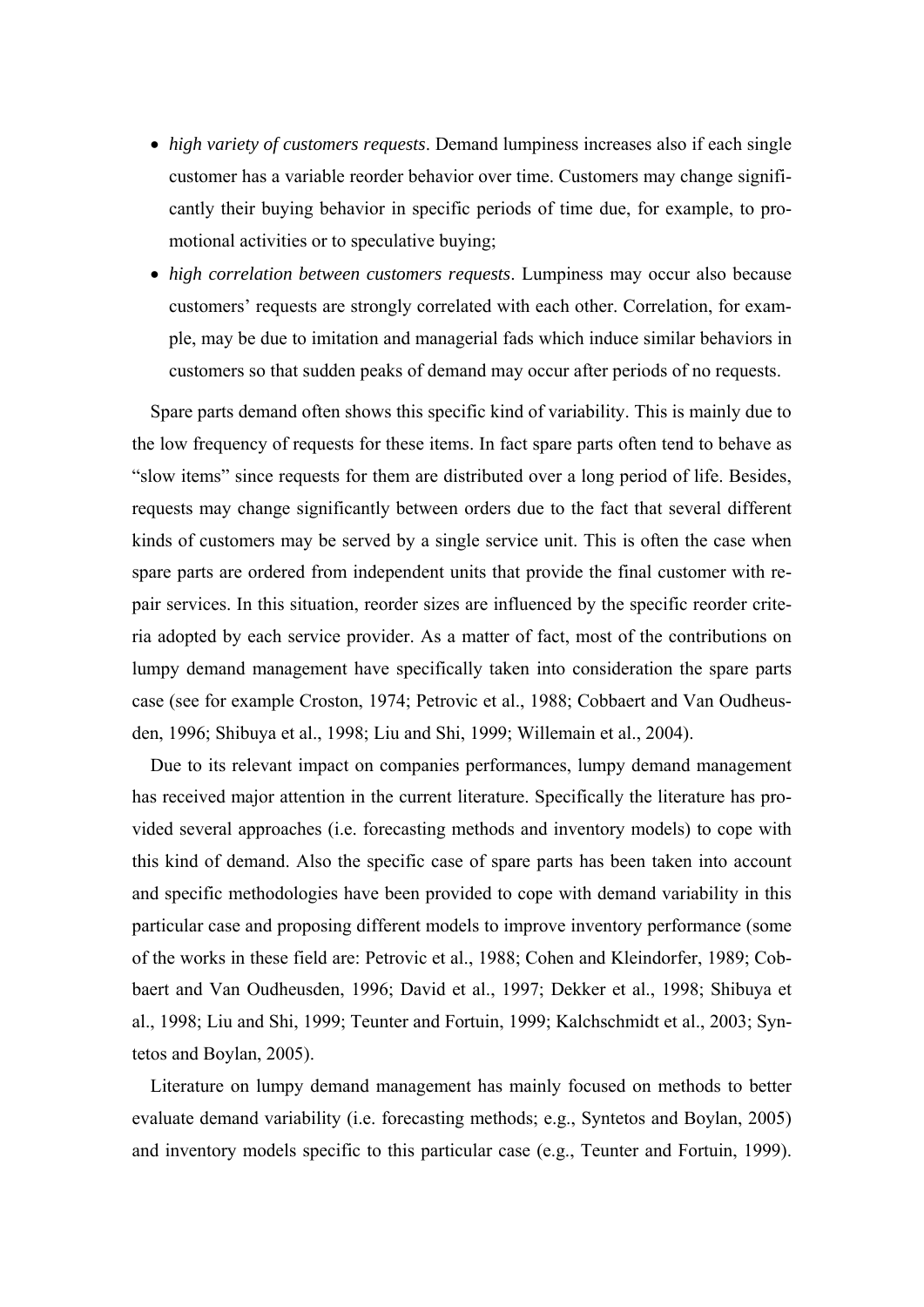However these models usually don't address the problem of the aggregation level of data. This problem arises when the implementation of specific techniques takes place. In fact, when trying to implement forecasting and inventory models, practitioners often find out that this is much more complex than the simple design or selection of an appropriate algorithm and it involves the choice of the relevant pieces of information, the design of information systems, the control of data quality, and the definition of managerial processes. One critical issue concerning the implementation and adoption of forecasting and inventory management techniques is the choice of the appropriate level at which demand has to be managed. In particular, demand has to be defined over three dimensions:

- 1. one shall define the market he/she tries to forecast; e.g., one retailer might want to forecast demand at the single store level, while a manufacturer might be interested in the demand for the overall region or country; clearly the former forecasting problem is harder to tackle than the latter;
- 2. one shall define the product the demand refers to; e.g., for a given retailer it might be fairly difficult to predict the demand for a given product at the style-color-sizepackaging level, whereas forecasting the total turnover for a given product category might not be that hard (Wacker and Lummus, 2002);
- 3. finally one needs to define the time frame of the forecasting problem, i.e., one shall define the time bucket and the forecasting horizon; indeed forecasting demand at the day level is much more complex than forecasting total yearly demand.

The choice of the aggregation level is important since according to the specific aggregation level chosen, demand variability may show specific peculiarities and thus different techniques may apply, thus affecting forecasting and inventory performances.

In the remainder of this work we will refer to the previous three dimensions as the *level of aggregation* of the forecasting problem. The smaller the market, the more detailed the definition of the product and the smaller the time bucket, the more the forecasting problem is detailed.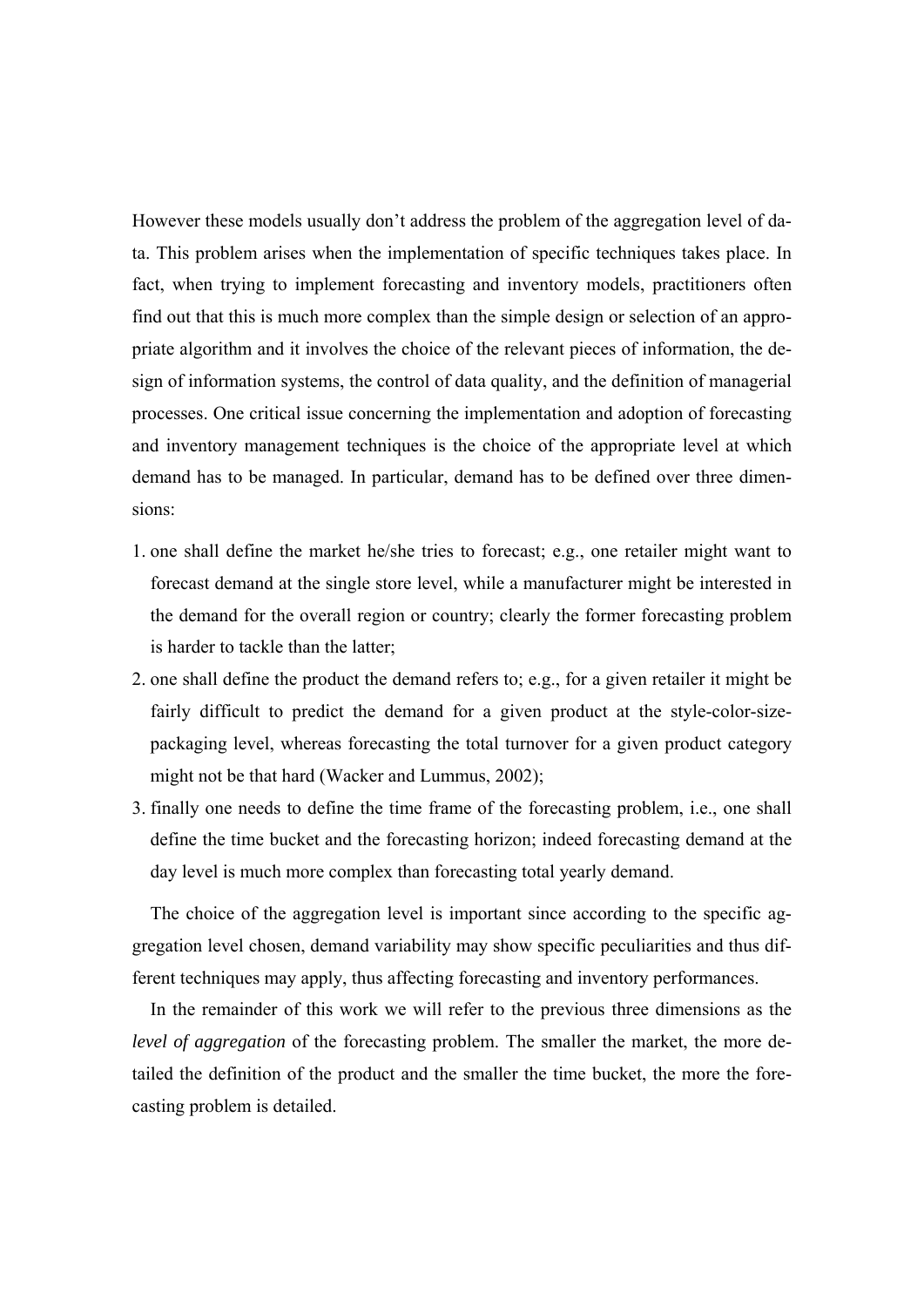This work focuses on the impact of the aggregation level of data on inventory performances and we address in particular the specific case of lumpy demand. In fact limited contributions can be found regarding how the aggregation level may influence lumpy demand.

The remainder of this paper is thus structured as follows. In the next section the level of aggregation of demand will be described and literature contributions on this issue will be summarized. Then specific research objectives and methodology will be described. In the last two sections, empirical results will be described, a proper discussion of results will be provided and future research objectives will be highlighted.

#### **2. The impact of data aggregation**

As previously mentioned, when a forecasting problem has to be addressed, it is important to clearly state at which level of aggregation a forecast has to be provided. Typically this choice relates to the specific decision the forecast will be used for. For example, when yearly financial budget is under consideration, a company usually doesn't need a very detailed forecast: a forecast for some future months of sales at market level is going to be enough for this specific decision making process. On the contrary, if inventory decision is under consideration, probably a company will need to provide a forecast at the Stock Keeping Unit (SKU) level, for the next future days or weeks and regarding the part of the market that the specific warehouse is serving.

However, the level of aggregation at which the forecast has to be used (at thus provided) is not necessarily the same of the level of aggregation at which the forecast is evaluated. In particular, during the forecasting process, we face the problem of aggregation in two different situation. First, when information (i.e., past demand data) is collected, one has to choose at which level of aggregation these data should be used (we refer to this as the *data aggregation process*). Based on what companies choose here, different forecasting methods may then be selected, based on the characteristics of variability the demand shows at that level of aggregation (e.g., if monthly data is used then seasonality may be an important variability component to be considered; on the contrary if the same data is used at the yearly level seasonality becomes irrelevant, at least for the forecast evaluation process). Second, when the forecast has been evaluated it may need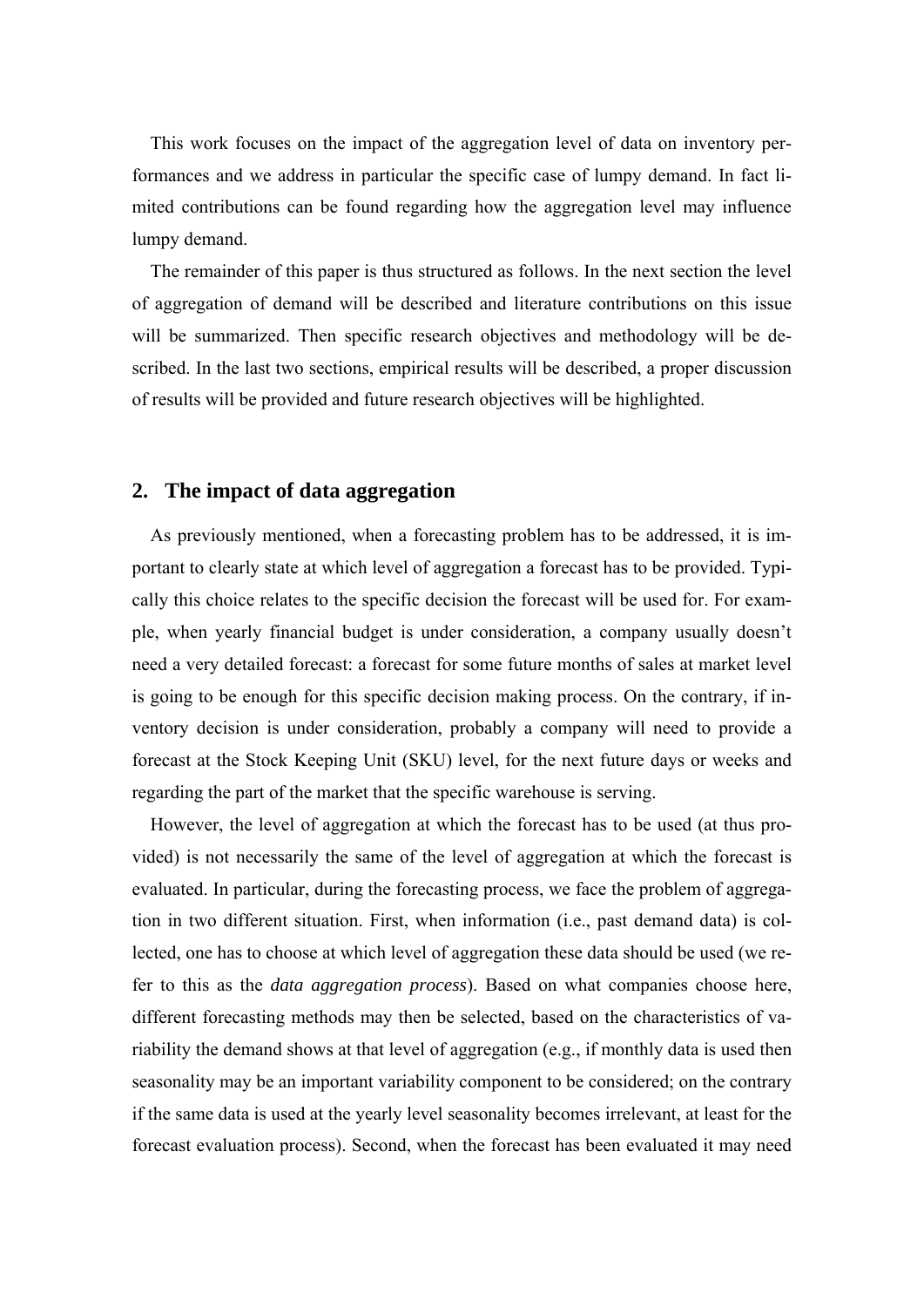to be aggregated or disaggregated in order to provide the final forecast at the required aggregation level that the decision making process needs (e.g., if a market forecast is needed for budget purposes, if we evaluate forecast at customer level we then need to aggregate all these forecasts by simply summing up them). We refer to this as the *forecast aggregation process*. Figure 1 summarizes these different situations. In this work we will focus on the data aggregation process.

As figure 1 exemplifies, given a certain aggregation level at which a forecast is needed, one can decide to obtain this forecast though a more aggregate forecast (thus a disaggregation process is needed to provide the final forecast), through a more disaggregated process (thus an aggregation is needed) or without any aggregation or disaggregation. Forecast evaluation can be performed at different data aggregation levels. Data in fact can be aggregated before evaluating the forecast or disaggregated (e.g., in the retail industry frequently companies estimate the demand in different ways according to whether data collected on demand refer to promotional periods or not).



**Fig. 1.** Aggregation level options in the forecasting process

Based on these options companies may then structure their forecasting process differently. For example, one typical solution is when the forecast is evaluated at the same level of aggregation at which the forecast is used. In this situation, based on the aggregation level requested from the decision making process, the forecasting approach is selected according to data or information available, and no aggregation or disaggregation of the data is done. Another possibility is when the forecast is evaluated at a more detailed level compared to which the forecast is used. In this case, the forecast is evaluated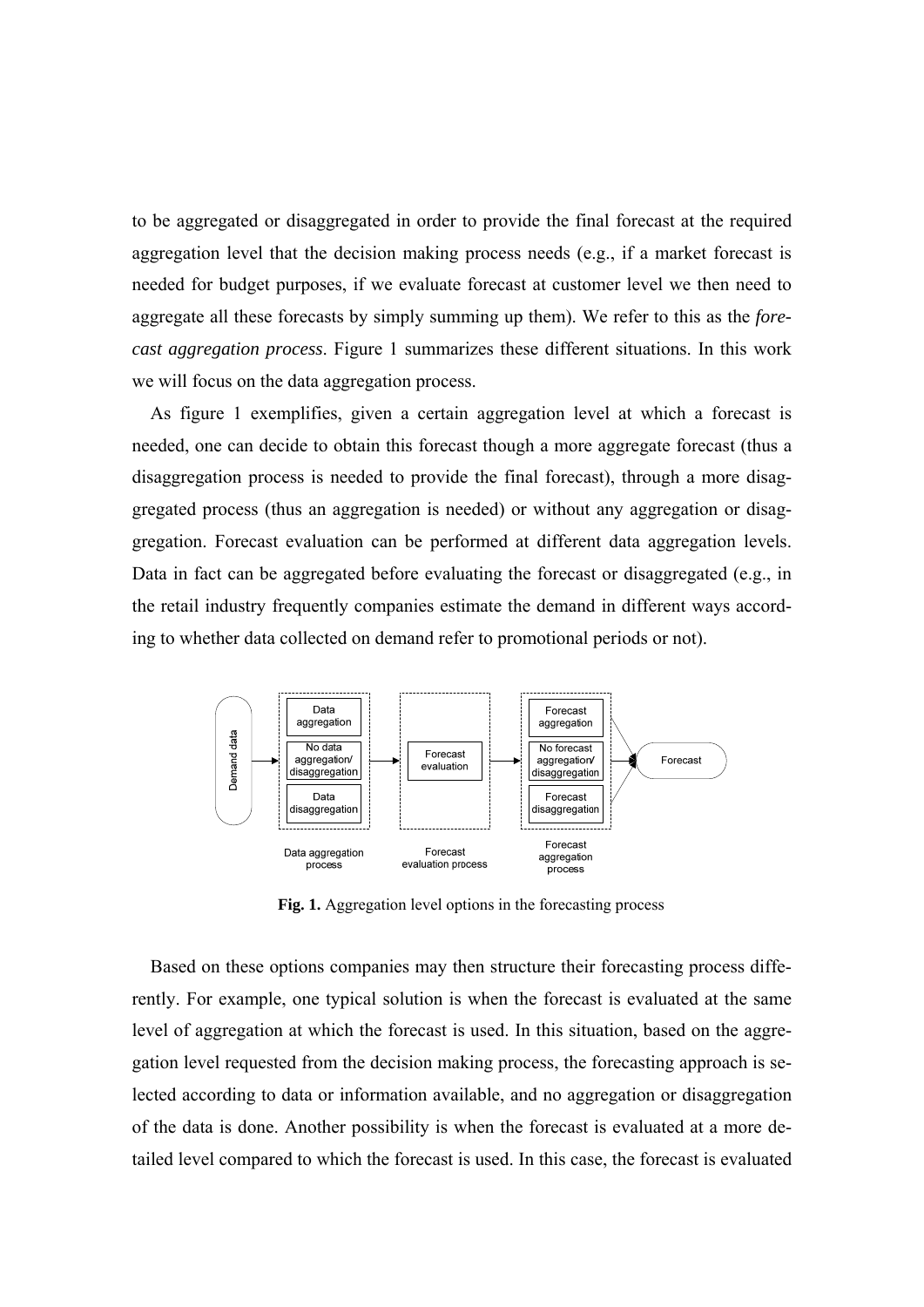based on disaggregated data and then some aggregation of these is conducted before the final forecast is provided. This is often referred to as *Bottom-Up* approach (Orcutt et al., 1968; Zellner and Tobias, 2000; Weatherford et al., 2001). A typical example of this situation is when sales budget are developed: usually sales people are asked to provide their own forecast regarding their specific geographical area or regarding their specific customers. These forecasts are then aggregated all together to get to an overall market forecast. Another common situation is when the forecast is evaluated at a more aggregate level compared to which the forecast is used. In this situation, the data collection and the forecast evaluation is done at a more aggregate level compared to the one at which the forecast is then provided. This is often referred to as *Top-Down* approach (Theil, 1954; Grunfeld and Griliches, 1960; Lapide, 1998). For example, this is often used when a weekly forecast has to be divided at the daily level for production scheduling purposes, based on some estimation of the daily seasonality.

As previously mentioned, this choice has to be done on one or more of three different dimensions:

- *Product*: companies have to choose at which level of detail of the product structure they want to evaluate forecasts. The demand can be foreseen by leveraging on very detailed data (e.g., referring to SKU) or very aggregate ones (e.g., referring to product families).
- *Market*: the demand can be foreseen by taking into consideration very precise and detailed information (e.g., the demand of each single customer) or very aggregate one (e.g., the demand at market level).
- *Time bucket*: in the end, companies have to choose whether they want to rely on detailed or aggregate time buckets: demand can be foreseen at daily level, weekly level, monthly level, etc.

The literature on demand management and forecasting has devoted some attention to the problem of choosing the proper level of aggregation. Some contributions on this issue focus on the use of aggregation to estimate seasonality curves (Dalhart, 1974; Withycombe, 1989; Bunn and Vassilopoulos, 1993, 1999; Dekker et al., 2004). These works provided evidence that aggregating correlated time series can be helpful to better estimate seasonality since it can reduce random variability. Other works focus on the selection of the proper level of data aggregation (e.g., Chan, 1993; Gonzales, 1992; Weiss,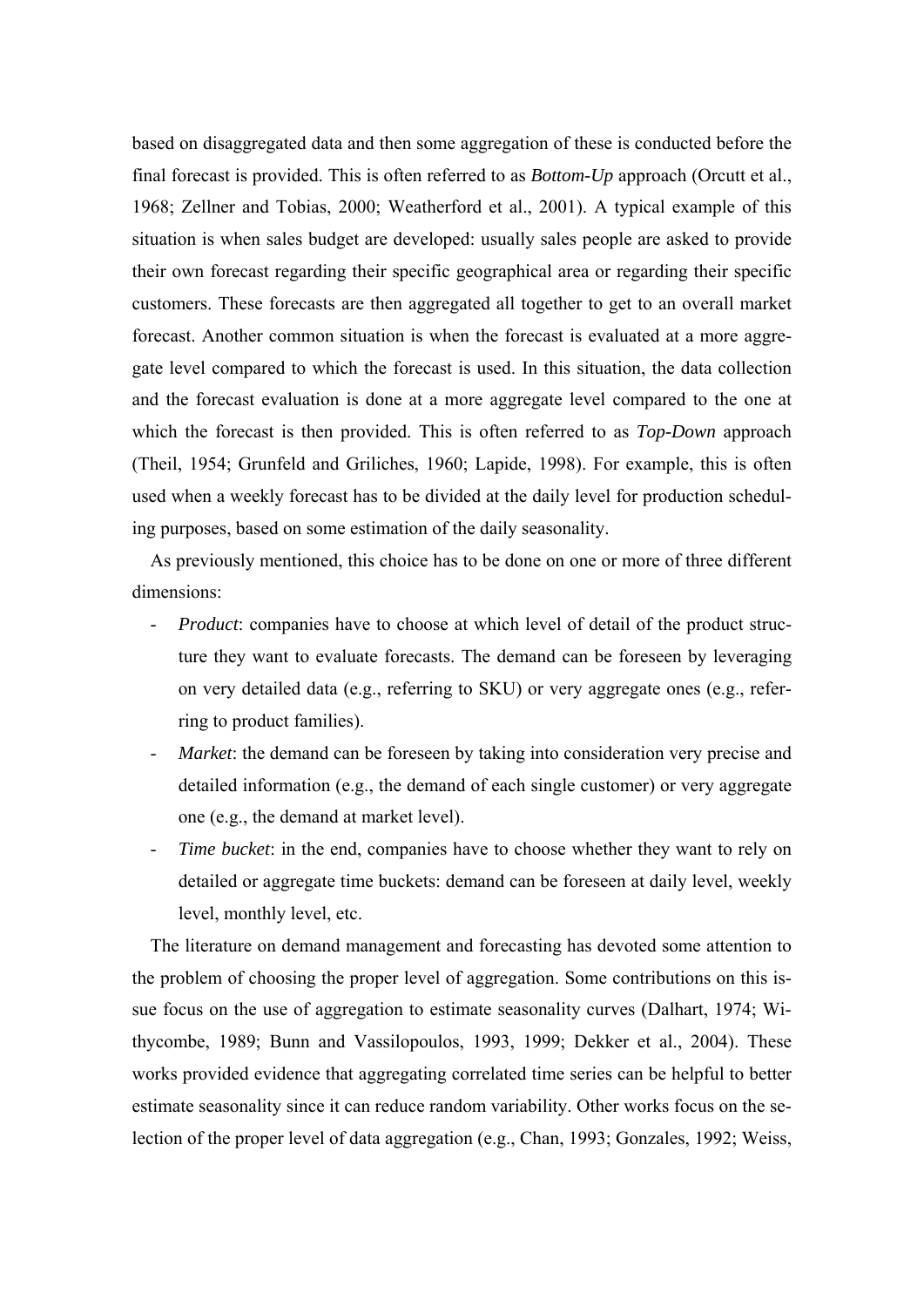1984). Some authors argue that the top-down approach (i.e., evaluating forecast at aggregate level and then dividing it at detailed level) can be helpful as it is more efficient and more accurate in times of stable demand (Theil, 1954; Grunfeld and Griliches, 1960; Lapide, 1998). Other authors, however, reply that the bottom-up approach (i.e., building a forecast by evaluating the forecasts at detailed level and then aggregating them) is needed when there are differences across time series (Orcutt et al., 1968; Zellner and Tobias, 2000; Weatherford et al., 2001). Finally, other contributions (Miller et al., 1976; Barnea and Lakonishok, 1980; Fliedner, 1999) take a more contingent approach and show that the choice between the aggregate and detailed approach depends on the correlation among time series. Zotteri and Kalchschmidt (2007) analytically demonstrate that in fact aggregation is preferable only under certain circumstances (i.e., high demand variability, few periods of demand, etc.).

Limited contributions can, however, be found regarding aggregation in the case of lumpy demand. Specifically, several of the mentioned contributions considered frequently the case of stationary and continuous demand. Unfortunately this is not always the case: spare parts usually show a lumpy pattern and it is not completely clear whether literature findings still hold here.

Similarly, contributions on the aggregation level selection have mainly focused on forecasting, i.e., the impact of aggregation on forecasting accuracy. Limited contributions have consider simultaneously the impact on forecasting and inventory management systems. In fact, literature on lumpy demand management has argued and, sometimes, proved that designing an integrated forecasting and inventory management system may be much more beneficial than focusing on just one of the two (Kalchschmidt et al., 2003). In this situation the forecasting method applied has to focus on estimating demand characteristics that the chosen inventory system needs to define reorder politics.

This work aims at providing a better understanding of how aggregation may influence inventory performance when demand is lumpy. In particular here attention is devoted to the case of aggregation over time (temporal aggregation). This choice is due to the fact that limited contributions can be found on this specific issue (also in the stationary and stable demand case). As a matter of fact, the vast amount of contributions on this topic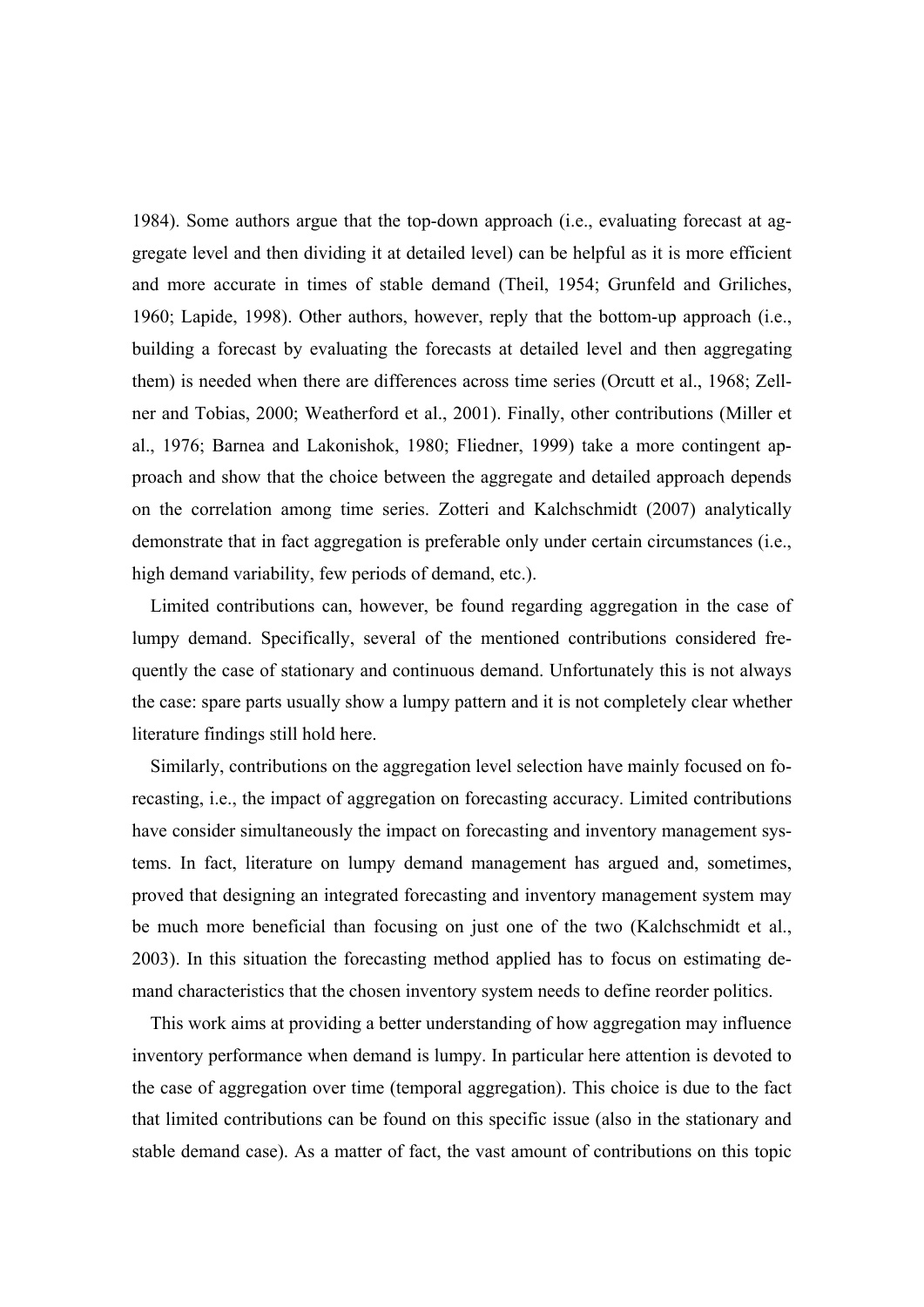usually refer to aggregation over product and over market dimensions (see previously mentioned contributions), while only limited contributions can be found regarding temporal aggregation for non-lumpy demand (some contributions can be found in Johnston and Harrison, 1986; Snyder et al., 1999; Dekker et al., 2004) and very few specific to the lumpy demand case (Nikolopoulos et al., 2009). For all these reasons, in the reminder of the paper only temporal aggregation will be considered.

#### **3. Objectives and methodology**

The goal of this work is to study whether temporal aggregation of lumpy demand may be beneficial in terms of impact on inventory performances. Specifically, the objectives are:

- 1. Analyze the impact of temporal aggregation level in a specific situation, namely spare parts demand.
- 2. Evaluate the impact of demand characteristics (e.g., lumpiness) on the choice of the proper level of aggregation.

In order to achieve these goals a simulation analysis based on real demand data has been considered. Demand data has been collected from the Spare Parts Management Division of a major multinational white goods manufacturer. The company provided us with daily level demand data for all its spare parts SKUs over almost one year period (specifically 209 working days). The company manages more than 68.000 SKUs; among these, almost 52.000 have less than two orders per year. We decided to focus only on those items that presented at least two orders over the available data set. Then we selected from 16.875 SKUs that guaranteed this requirement a sample of 1.000 SKUs chosen at random. Among these, 926 SKUs at the end were considered (some SKUs were omitted due to item specific problems, such as item recoding or termination).

This data set was divided in two samples: the first one, based on the first 105 days was allocated for fitting purposes of the selected model, while the second one (based on the remaining 104 days) was used for testing performance. Table 1 synthesizes some descriptive statistics on the overall sample.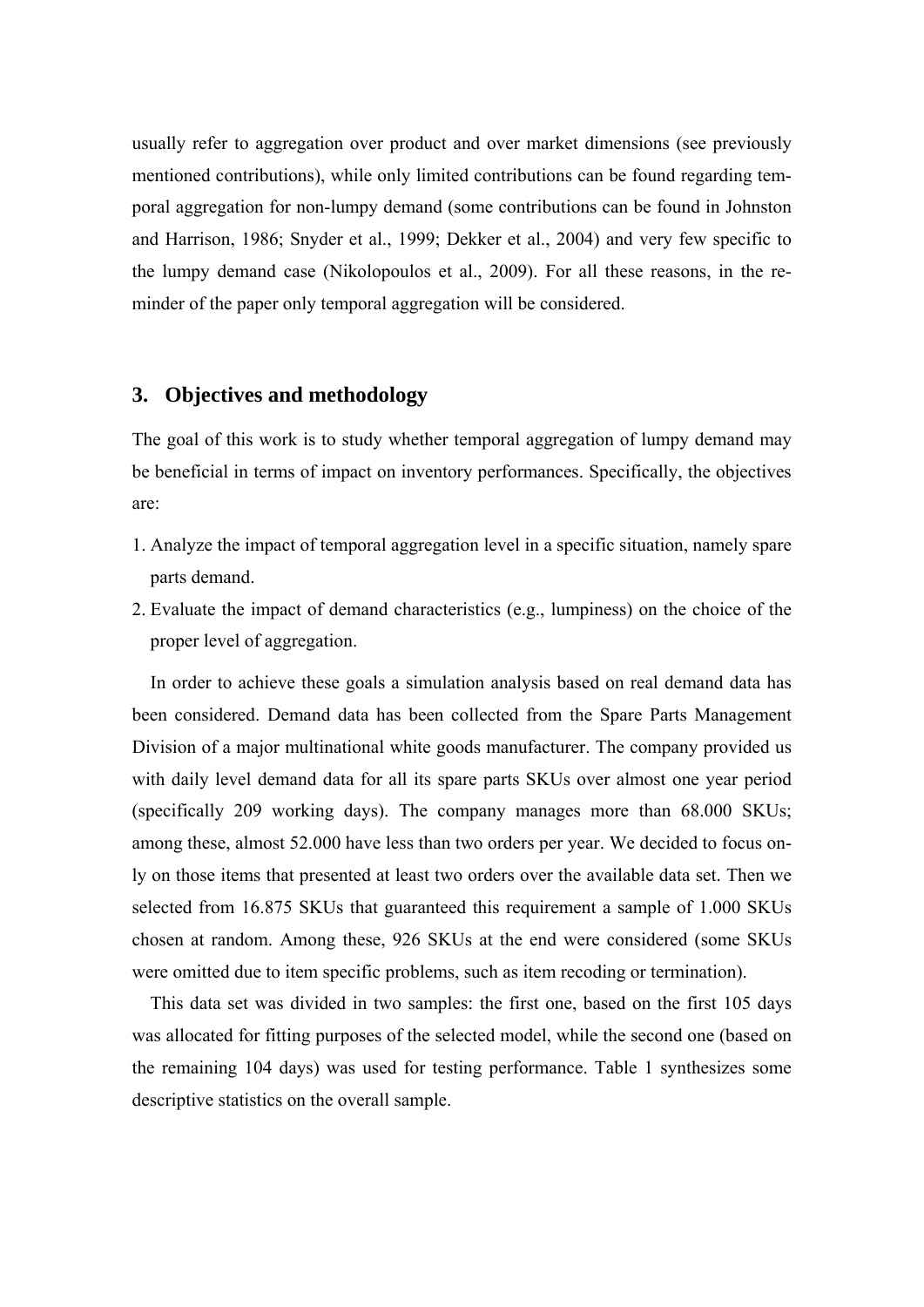|            | Demand                   |       | Demand Interar-   |       | Demand Size |           | Order fre-    |
|------------|--------------------------|-------|-------------------|-------|-------------|-----------|---------------|
|            |                          |       |                   | rival |             |           | quency        |
|            | Average<br>CV<br>(units) |       | Average<br>(days) | CV    | Average     |           | (n. of days   |
|            |                          |       |                   |       | (units per  | <b>CV</b> | with non zero |
|            |                          |       |                   |       | order)      |           | demand)       |
| Min        | 0,01                     | 0,86  | 1,00              | 0,00  | 1,00        | 0,00      | 2,00          |
| $25\%$ ile | 0,03                     | 3,89  | 7,21              | 0,66  | 1,01        | 0,00      | 4,00          |
| Median     | 0,10                     | 6,19  | 18,34             | 0,84  | 1,81        | 0,64      | 9,00          |
| $75\%$ ile | 0,44                     | 8,46  | 40,20             | 1,01  | 4,00        | 1,20      | 28,00         |
| Max        | 53,44                    | 13,58 | 104,50            | 4,09  | 269,67      | 4,84      | 209,00        |

**Table 1.** Descriptive statistics for the considered sample

As it can be noted the demand variability is quite high (median CV is above 6). This is due to both variability in the demand size (median CV of demand size is 0.64) but also to the demand intermittency (median n. of days with non zero demand is 9 out of 209 days of demand). Thus, coherently with our definition of lumpy demand and with previous contributions (Sytentos and Boylan, 2005), we can conclude that considered data has in fact a lumpy pattern (both size is variable and demand is intermittent).

To achieve our research goals, we based our analyses on a simulation model with the following characteristics:

1. In order to estimate inventory levels, we adopted Syntetos and Boylan (S&B) unbiased variation of Croston's method (Syntetos and Boylan, 2001). We selected this forecasting approach since it is actually considered a reliable method for the case of lumpy demand compared to other known solutions (Syntetos and Boylan, 2001 and 2005; Altay et al., 2008). This approach reduces the bias in the estimation of the average demand in case of lumpy pattern. We refer to Syntetos and Boylan (2001) for a detailed description of the approach and to Kalchschmidt et al. (2003) and Syntetos and Boylan (2005) for comparisons with other methodologies in the case of lumpy demand. The smoothing parameters were set at 0.2 and the *C* parameter was set to 200 (see cited papers for details on the model). Some tests were also run with other values for these parameters. Even if differences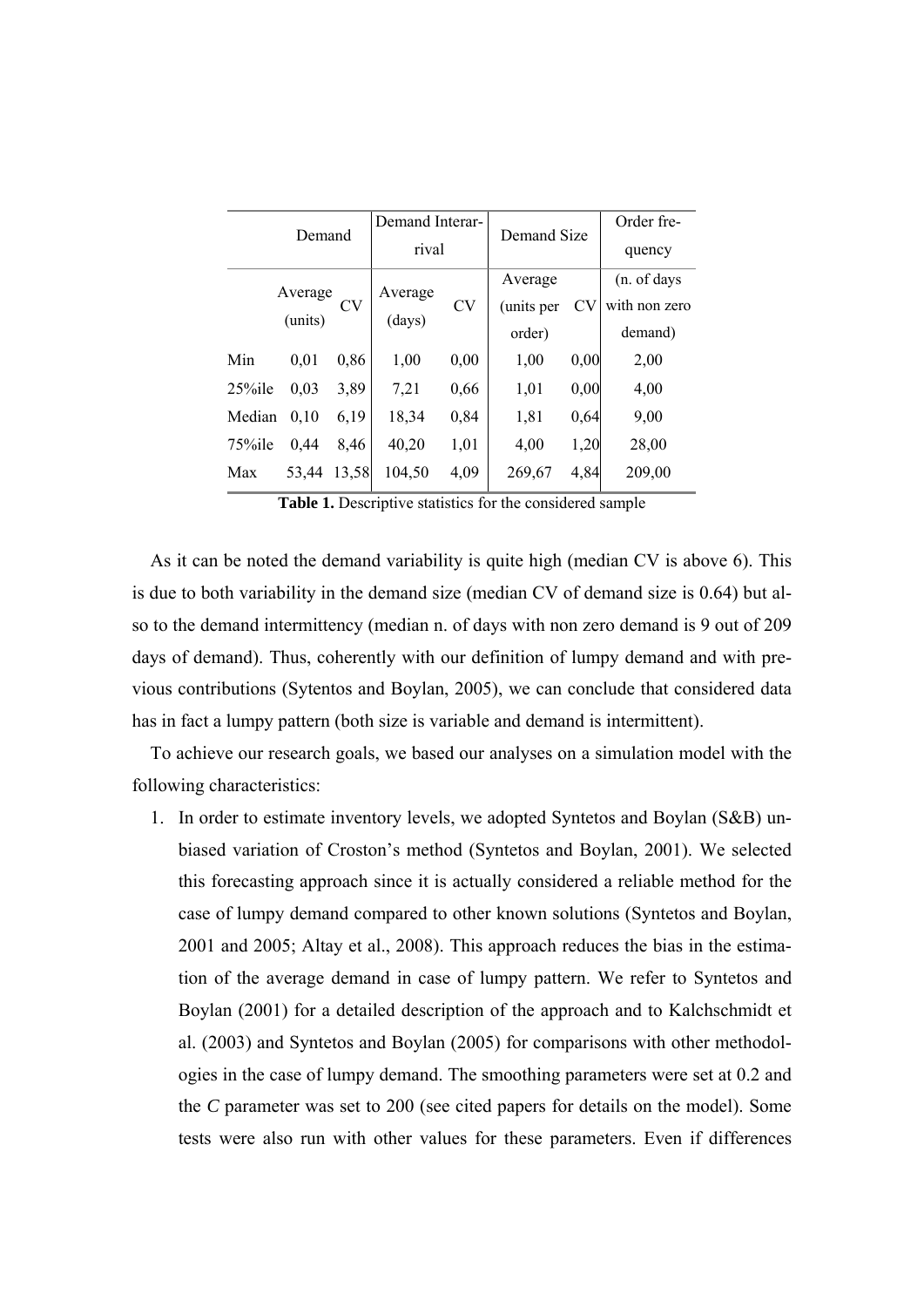arise when parameters change, these do not affect significantly the results of our analyses. For this reason and for briefness sake we omitted these analyses here.

- 2. The safety stock is defined according to the actual demand variability and the desired service level. Specifically we simulated different scenarios according to different average service levels i.e., 94% (the average service level the company was achieving) and 99.1% (the desired service level the company was aiming to have). We considered these two levels of performance since they represent what the company considered as reference. For briefness sake we will show the results only for the former case.
- 3. The reorder model considered is an order-up-to system with daily revisions of inventory levels; backlog is allowed.
- 4. Deliveries from suppliers are assumed constant and equal to 20 days for all items. The company based its own reorder politics on this specific value. We argue that according to the specific lead time suppliers provide, the impact of the aggregation level on inventory performances may change. However, we claim that the considerations we draw from our analyses are not affected explicitly from this specific assumption. We discuss this issue in deeper detail in the conclusions.

Each day of the simulation we update model parameters and evaluate inventory performances in terms of inventory levels and service level (i.e., served quantity compared to actual demand). If inventory is not enough to fulfill daily demand a backlog is accounted and demand is served as soon as inventory is available.

Simulations were run according to five different aggregation levels of demand data. Specifically we considered aggregation on a one day level (1d, data as it is), a two days level (2d, demand is aggregated between two subsequent days), three days level (3d), ten days level (10d) and thirty days level (30d). Other intermediate aggregation levels were run but here they are omitted for sake of brevity. Since the performances of the systems under investigation are based on two objectives (service level and inventory level), in order to compare the different scenarios we run all simulations so to guarantee a 94% service level on the average of the test period. We then can directly compare inventory levels to identify the impact of the data aggregation process.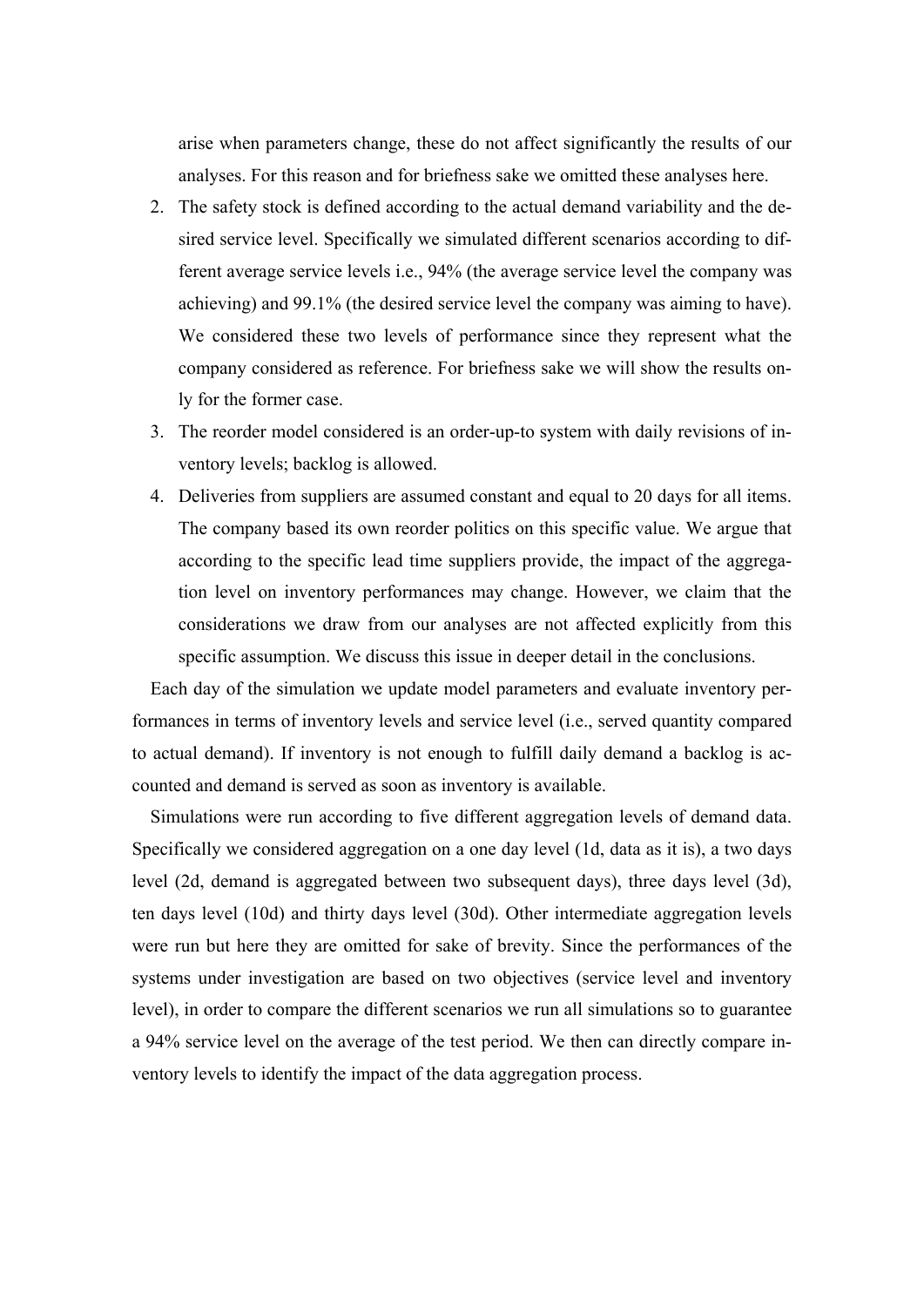#### **4. Simulation results and discussion**

Figure 2 shows the average inventory level of the considered items on the testing period for different aggregation levels.



**Fig. 2.** Average inventory levels for the different temporal aggregation levels considered (average service level is 94.1%)

As it can be noted, the average inventory level required to guarantee a 94% average service level reduces as we aggregate demand data. The extent to which inventories benefit from aggregation is impressive (in particular when comparing the more detailed levels with the more aggregate ones) and the benefit of further aggregation tends to reduce on higher horizons. In order to verify that these average results were consistent at SKUs level (and to avoid eventual bias due to few peculiar cases, e.g., high volume skus) we ran nonparametric tests on the equality of average inventories between the different simulation runs (we based our analyses on Friedman's test<sup>1</sup>). All tests were significant at 0.99 level, thus we can claim than on a relevant portion of our SKUs, aggregating demand improves inventory performances.

<sup>&</sup>lt;sup>1</sup> The Friedman test is the nonparametric equivalent of a one-sample repeated measures design or a two-way analysis of variance with one observation per cell. Friedman tests the null hypothesis that k related variables come from the same population. For each case, the k variables are ranked from 1 to k. The test statistic is based on these ranks.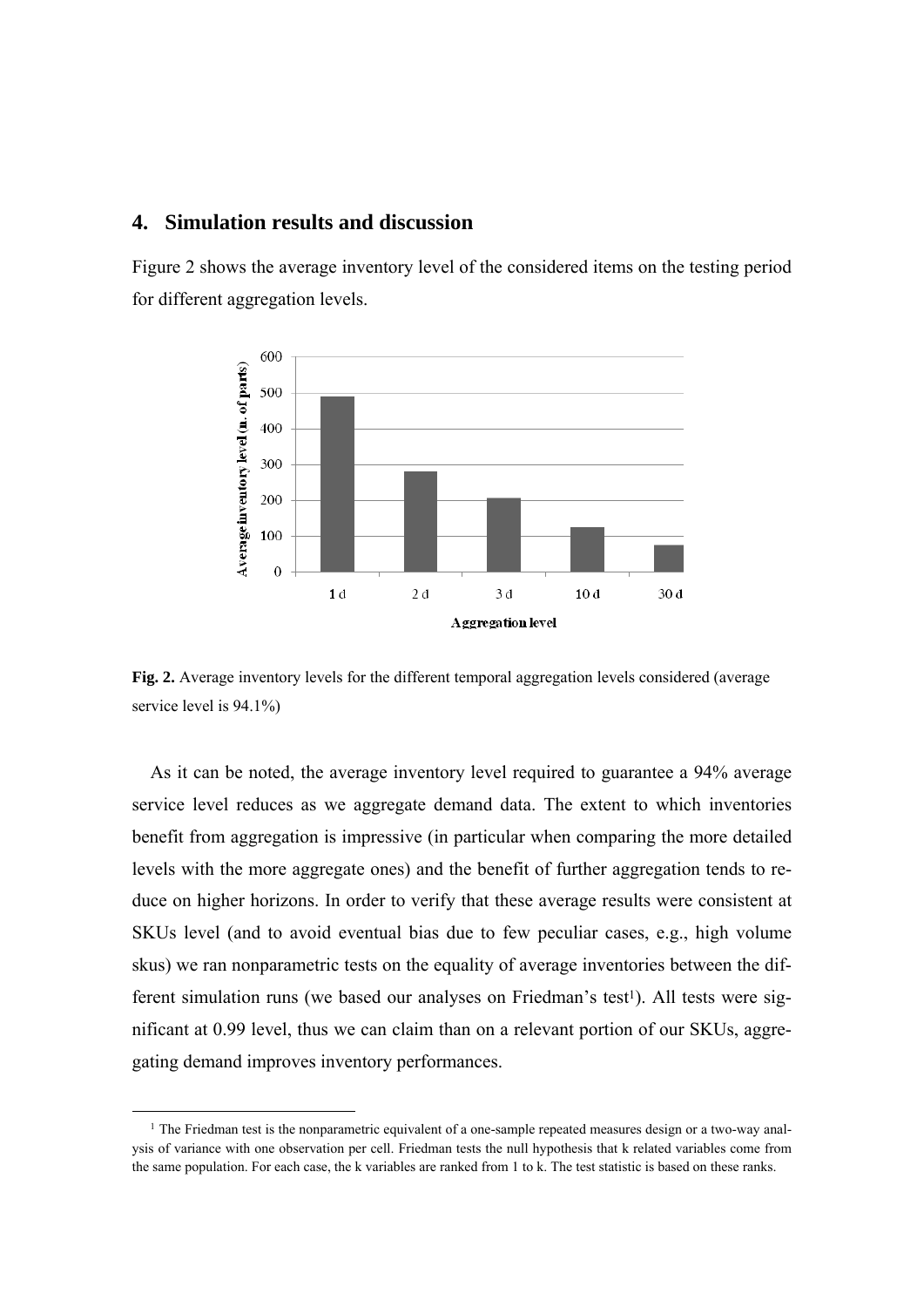Even if on average the temporal aggregation seems to pay off, a more detailed analysis showed that this is not true for all items. Table 2, in fact, highlights that some items don't benefit from aggregation but, on the contrary, face a worsening of the inventory level. As we can see, among the considered SKUs, on average almost 22% show worse performance when demand is aggregated, while almost 9% on average are not affected by the aggregation level.

|              | From 1 day From 2 days From 3 days<br>to 2 days<br>to 3 days<br>to 10 days |     |     | From 10<br>days<br>to 30 days |
|--------------|----------------------------------------------------------------------------|-----|-----|-------------------------------|
| Improvement  | 817                                                                        | 529 | 711 | 517                           |
| Indifference | 59                                                                         | 80  | 76  | 105                           |
| Worsening    | 50                                                                         | 317 | 139 | 304                           |
| Total        | 926                                                                        | 926 | 926 | 926                           |

**Table 2.** Distribution of SKUs for different aggregation levels, classified according to whether they improve performance by aggregating demand, stay the same, or worsen.

The identified phenomenon seems to apply differently on the items considered, thus we take a contingent approach to identify what are the key drivers that influence the optimal aggregation level. In order to identify discriminant contingent factors we ran multiple comparisons among three groups of items (namely those for which aggregation improves performance, those were aggregation is indifferent and those where aggregation lead to worse performance) for all the considered aggregation levels. T-tests on the equality of means were run among the different groups on the following variables<sup>2</sup>:

- Average demand;
- Standard deviation of demand:
- Coefficient of variation of demand;
- Asymmetry of demand;

<sup>&</sup>lt;sup>2</sup> For space sake we omit all statistical analyses. All contingencies have been evaluated at daily level since this was the most detailed level available.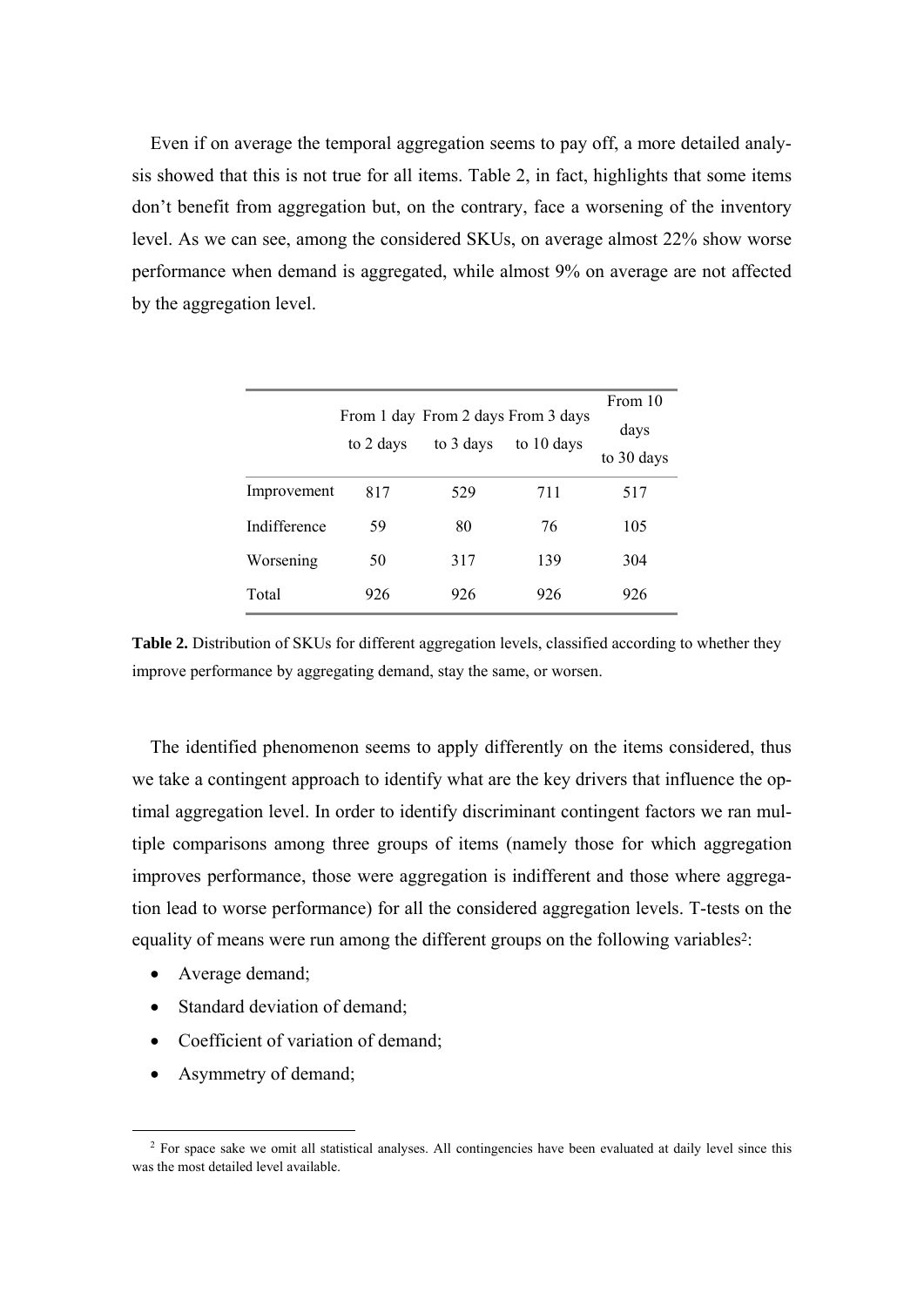• Lumpiness of demand: lumpiness has been measured according to the following expression:

$$
Lumpiness = \frac{CV^2}{\mu \cdot LT}
$$

where  $CV$  is the coefficient of variation of demand,  $\mu$  is the average demand and *LT* is the replenishment lead time;

- Number of days with non zero demand;
- Average size of demand;
- Standard deviation of demand size;
- Coefficient of variation of demand size:
- Average interarrival;
- Standard deviation of interarrival:
- Coefficient of variation of interarrival;

Among all, two variables seem to be constantly changing between the considered groups at the different aggregation levels: coefficient of variation of demand size (*CVs*) and average interarrival between successive orders. These two measures are negatively correlated among themselves (Pearson correlation index is -0.51 with p < 0.001) due to the fact that both measures are affected by the number of days of non zero demand. In order to get rid of the effect of the days of actual demand, we define a standard coefficient of variation of demand size as follows:

$$
CV_n^n = \frac{CV_s}{\sqrt{n}}
$$

where  $CV<sub>s</sub>$  is the coefficient of variation of demand size and *n* is the number of days of non zero demand. This indicator reduces the bias that  $CV<sub>s</sub>$  has due to the number of days of actual observations.

Figure 2 shows the distribution of the 926 SKUs considered according to these two variables.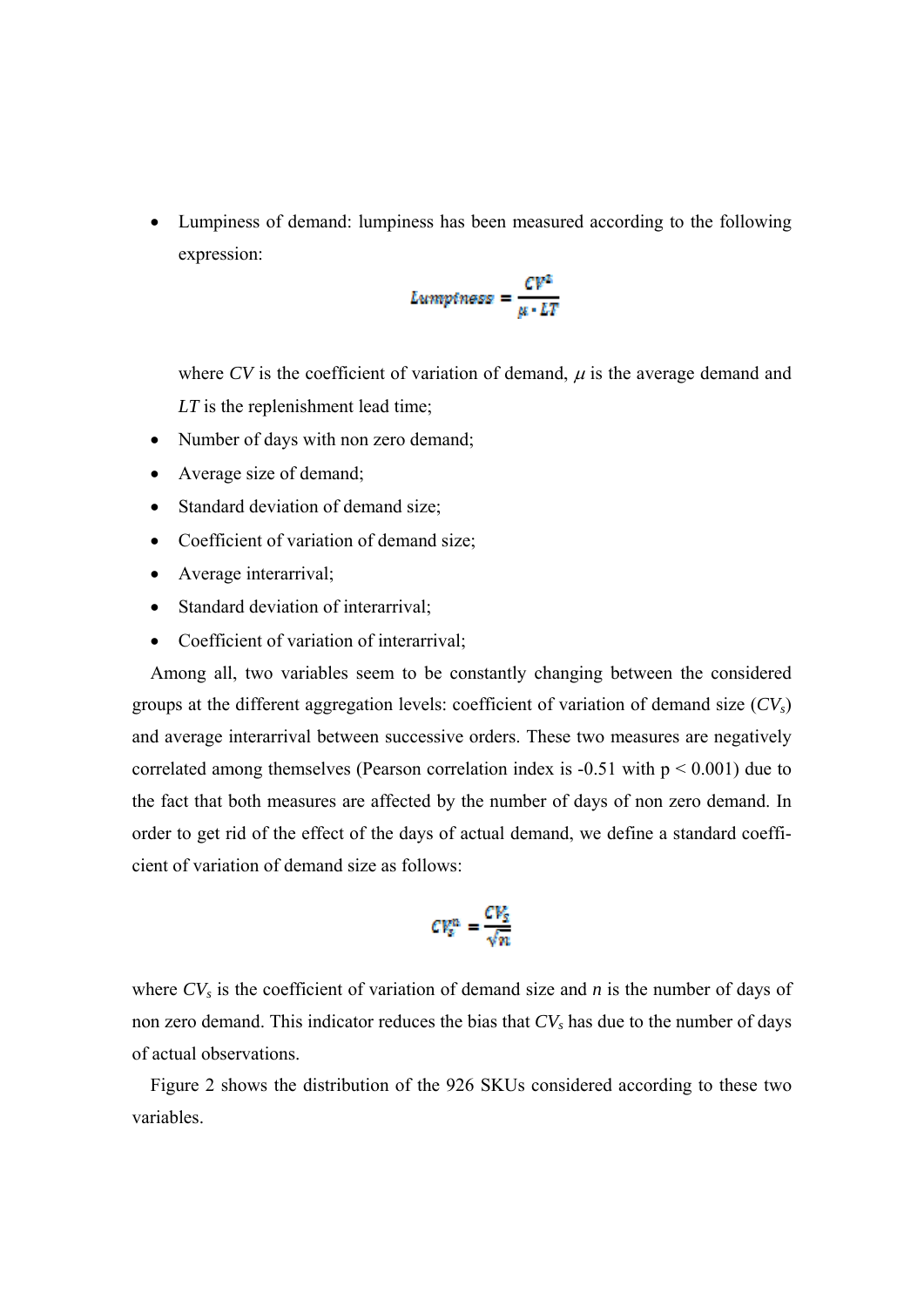

**Fig. 2.** SKUs distribution according to the standard coefficient of variation of demand size  $(\mathbf{C}\mathbf{E}^n)$  and the average interarrival

Based on these two variables, we divided the different SKUs in clusters. In particular, we ran first a hierarchical cluster analysis, in order to identify the proper number of groups. Specifically, we applied a hierarchical cluster analysis with between-groups linkage based on Squared Euclidean distance. Through the analysis of the dendogram, we identified four as a proper number of clusters. A k-means cluster analysis with four as number of clusters led us to identify the following groups of items (Table 3 provides information regarding the final cluster centroids):

- High variability and highly sporadic (HVHS): these items are characterized by both high variability of demand size and sporadic pattern (on average less than 4 orders per year).
- Low variability and highly sporadic (LVHS): these items show a sporadic pattern (on average less than 4 orders per year) but demand size tends to be quite stable.
- High variability and sporadic (HVS): these items are ordered more frequently (on average more than 13 orders per year), however with highly variable quantities
- Low variability and sporadic (LVS): these items are ordered frequently (on average more than 13 orders per year) and with very stable quantities.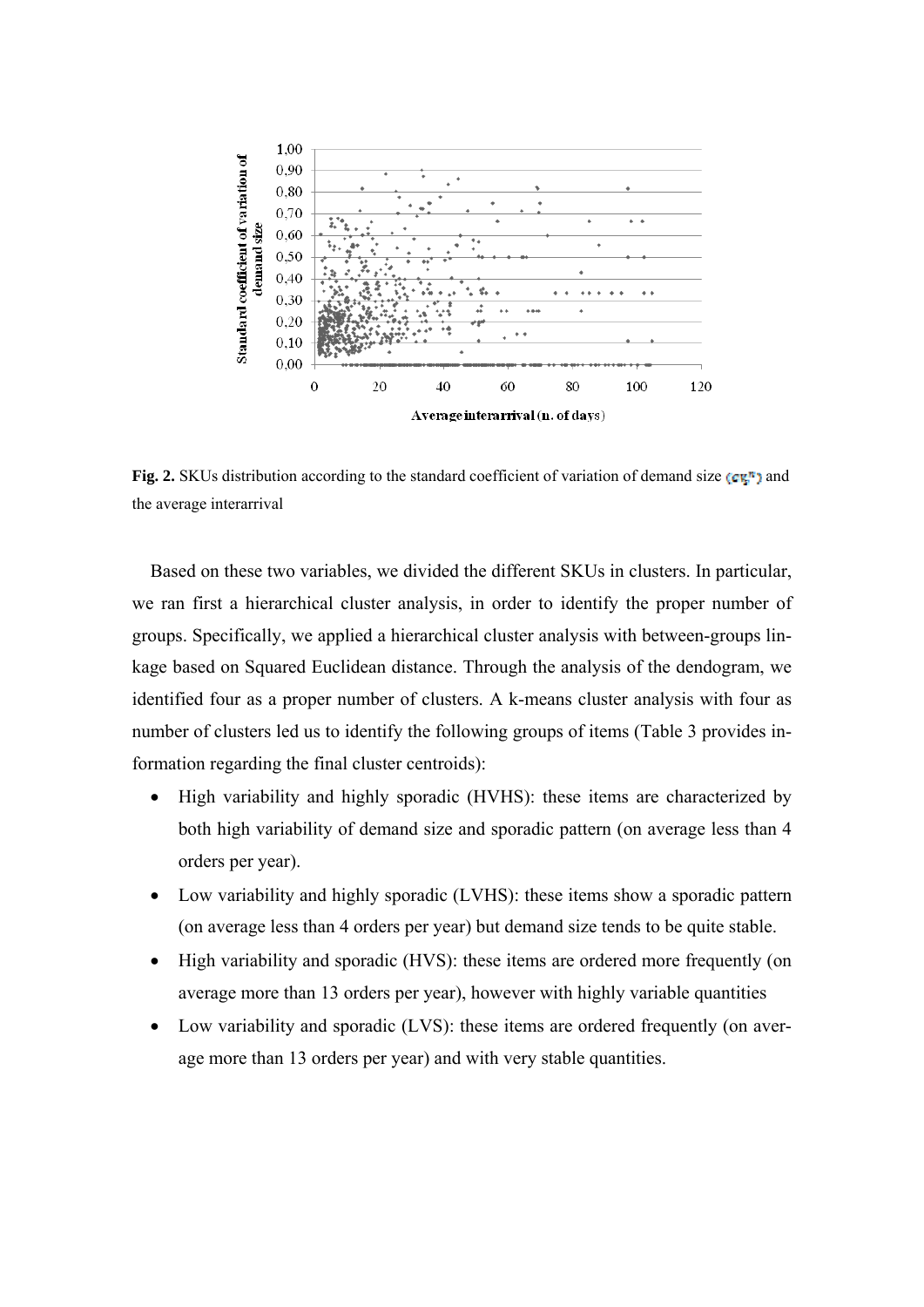|                    | Std. CV of demand<br>size |           |           | Interarrival |                |  |
|--------------------|---------------------------|-----------|-----------|--------------|----------------|--|
|                    | N                         | Mean      | Std. Dev. |              | Mean Std. Dev. |  |
| <b>HVHS</b>        | 99                        | 0,450     | 0,198     |              | 56,262 19,603  |  |
| LVHS               |                           | 237 0,011 | 0,038     |              | 50,798 21,020  |  |
| <b>HVS</b>         |                           | 136 0,472 | 0,129     |              | 15,856 8,828   |  |
| LWS                |                           | 454 0,154 | 0,076     | 10,364       | 8,281          |  |
| Combined 926 0,196 |                           |           | 0,194     |              | 26,426 24,267  |  |

**Table 3.** Descriptive statistics of final clusters centroids

The clusters obtained are also coherent to previous contributions that group SKUS according to similar variables (e.g., Syntetos et al., 2005).

In order to compare the different aggregation levels, we defined the Average Inventory Reduction (AIR) as the average percentage reduction of inventories between two different aggregation levels. In particular, AIR is defined as:

$$
AIR[t - f] = \frac{1}{k} \sum_{k} \frac{Inv, Lev, [i]_k - Inv, Lev, [j]_k}{Inv, Lev, [f]_k}
$$

Where  $I_{\text{NN}}$ ,  $I_{\text{UV}}$ ,  $[t]$ , is the inventory level for item k at aggregation level i.

Based on these clusters we evaluated the average inventory reduction (AIR) between the different aggregation levels within each cluster. Table 4 summarizes this comparison.

These results show again that improvement in inventory performances are widespread in the sample, and thus they confirm our previous evidence. Quite interestingly, however the improvements obtained through a more aggregated forecast are significant when the demand is not highly sporadic. In fact, when sporadic behavior is limited all reductions are significant (based on pair comparisons at SKU level). Significant benefits may occur also when the demand is highly sporadic but only if the variability is limited; in fact, in most of the comparisons there is a significant reduction even if in one case a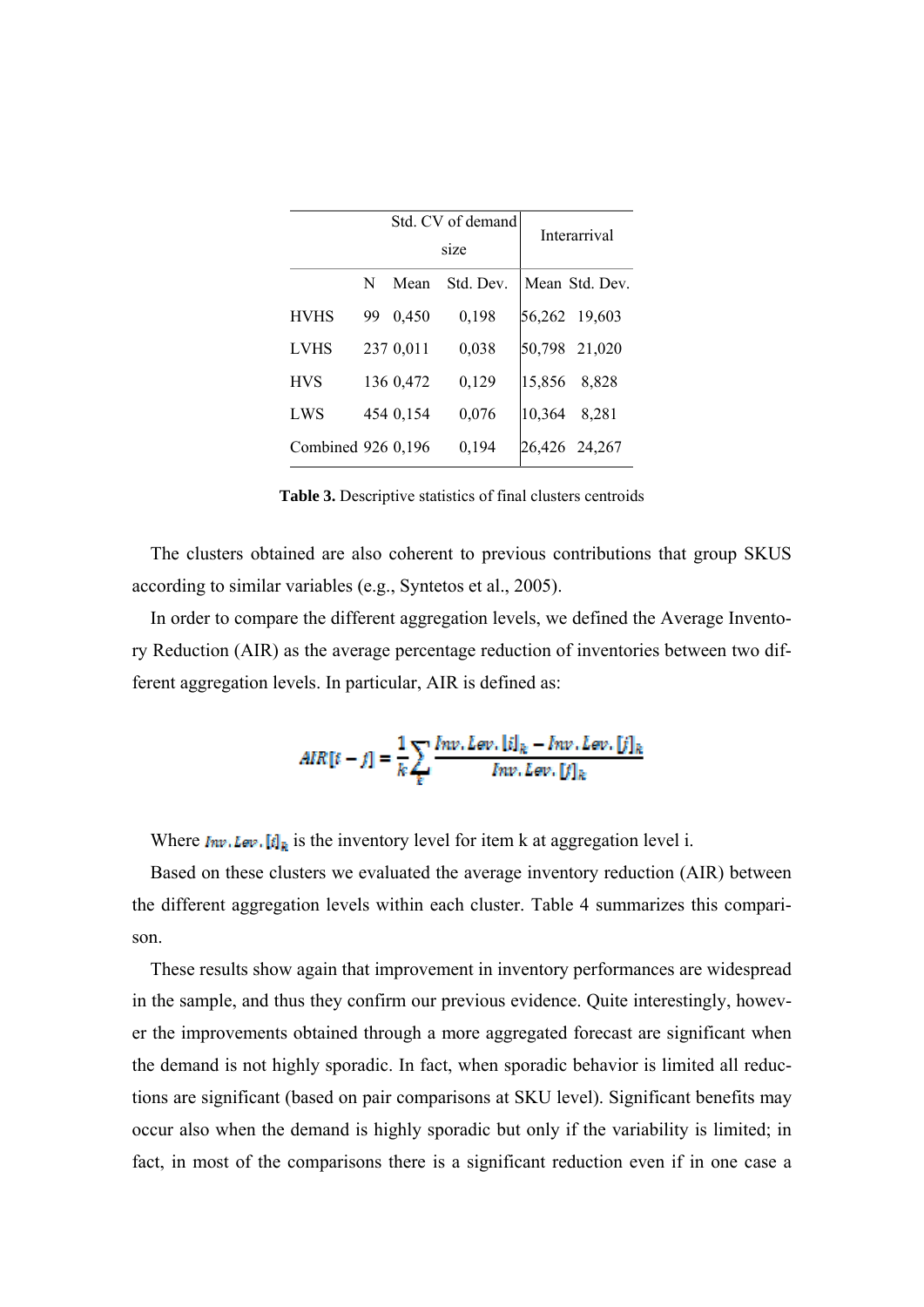significant increase can also be seen. When the demand is highly sporadic and the demand size is highly variable, no significant improvements can be found; quite interestingly even if on average some reductions can still be found here, they are not statistically significant.

|             |      |                  | Interarrival |                        |            |  |
|-------------|------|------------------|--------------|------------------------|------------|--|
|             |      | Sporadic         |              | <b>Highly Sporadic</b> |            |  |
|             | High | AIR[2-1]: -51.1% |              | $AIR[2-1]$ :           | $-20.0\%$  |  |
|             |      | $AIR[3-2]$ :     | $\ast$       | $AIR[3-2]$ :           | $-10.9%$   |  |
|             |      | AIR[10-          | $-33.6%$     | AIR[10-                | $+4.1%$    |  |
|             |      | $3$ :            | $\ast$       | $3$ :                  | $+9.5\%$ * |  |
|             |      | AIR[30-          | $-47.1%$     | AIR[30-                |            |  |
|             |      | $10$ ]:          | $\ast$       | $10$ :                 |            |  |
|             |      |                  | $-21.7%$     |                        |            |  |
| Demand      |      |                  | *            |                        |            |  |
| size        | Low  | AIR[ $2-1$ ]:    | $-39.5%$     | $AIR[2-1]$ :           | $-44.3%$   |  |
| variability |      | $AlR[3-2]$ :     | $\ast$       | $AlR[3-2]$ :           | $\ast$     |  |
|             |      | AIR[10-          | $-23.8%$     | AIR $[10-$             | $-12.5%$   |  |
|             |      | $3$ :            | *            | $3$ :                  | $-19.8%$   |  |
|             |      | AIR[30-          | $-37.5%$     | AIR[30-                | $\ast$     |  |
|             |      | $10$ :           | $\ast$       | $10$ :                 | $+18.5%$   |  |
|             |      |                  | $-44.3%$     |                        | *          |  |
|             |      |                  | *            |                        |            |  |
|             |      |                  |              |                        |            |  |

Table 4. Average inventory reduction for each cluster between the different aggregation levels (AIR[i-j]: average inventory reduction with *i* days aggregation level compared to *j* days aggregation level;  $* p < 0.05$ , based on pair comparison of each SKU)

These results suggest that aggregating demand seems to be a reliable approach when demand is lumpy. However when demand sporadic behavior and variability are extremely high (i.e. HVS skus), this approach is not helpful and can in some cases lead to worse performances. This result eventually suggests that in this last situation, demand forecasting can be highly inefficient and one should design inventory management solutions based on other approaches. In our case it should also be noted that this situation affects only a limited part of the inventory problem we are addressing. In fact these items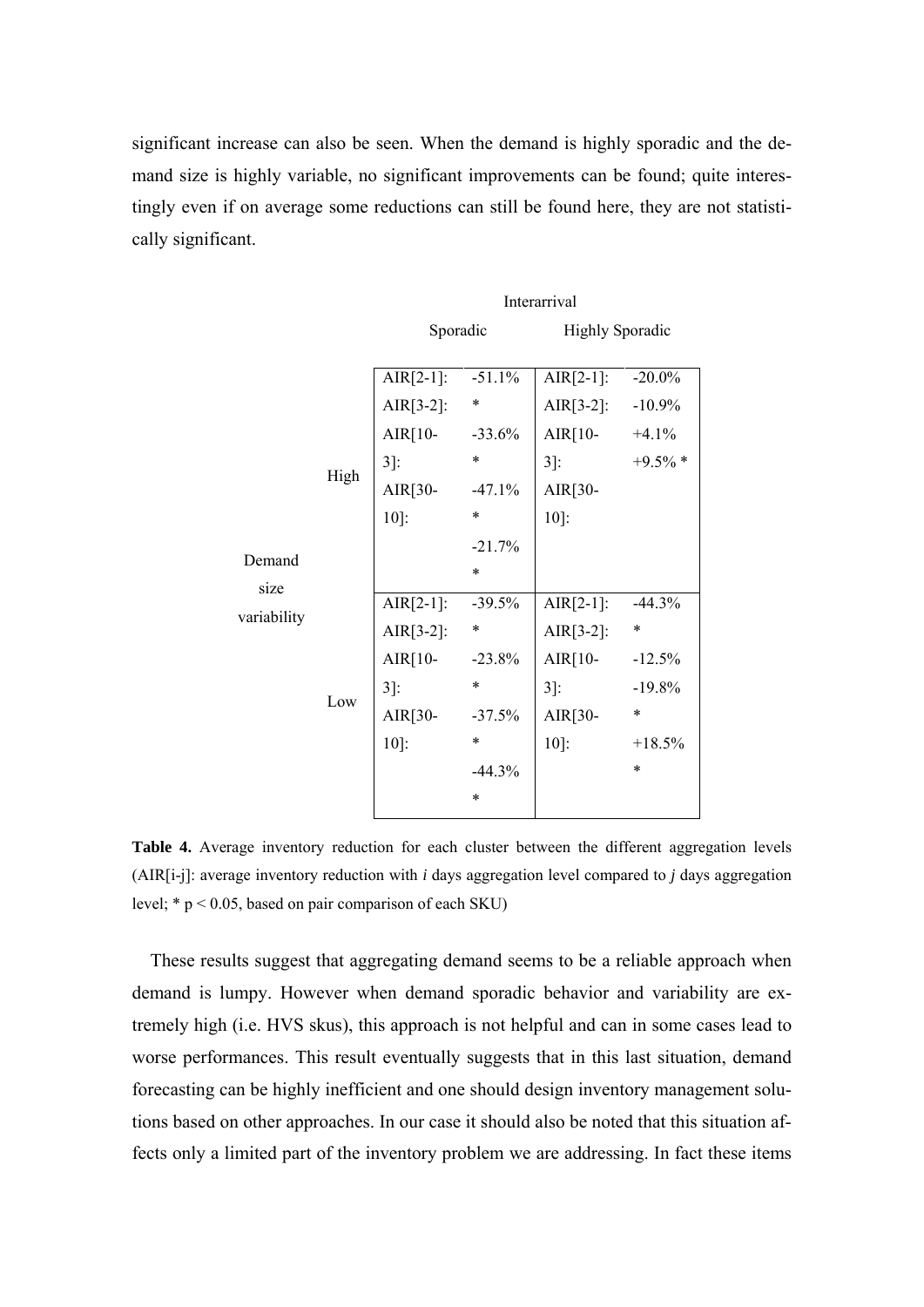account for no more than 10% of the considered SKUs that are responsible for less than 2% of demand volumes and less than 1% of the average inventory level.

#### **5. Conclusions**

This work provides evidence that the temporal aggregation of data may be beneficial in spare parts inventory management and forecasting. The presented results show a clear effect of the aggregation of data over inventory performance, thus they emphasize the importance of paying proper attention in defining the aggregation level at which demand is managed. This consideration is coherent with previous results on this topic in the case of non-lumpy demand (see literature review for details) and provides evidence that also when demand is sporadic or lumpy, this issue has to be taken in high consideration.

A second contribution relates to the contingent analysis of the impacts of aggregation. The analyses show that even if the impact is usually significant, the characteristics of the demand significantly influence the possibility of improving inventory performances by leveraging on temporal aggregation. In particular, results provide evidence that when the demand is sporadic, impressive inventory reduction can be gained by leveraging on data aggregation. However when the demand occurrence is extremely low (in our case less than four orders in one year), leveraging on data aggregation may be effective if variability in demand size is not extremely high. On the contrary, if both sporadic nature of demand and variability of demand size are extremely high, impacts can be limited. This last situation, however, is limited to few cases in our sample (almost 10% of considered SKUs). This result is coherent with other contributions in the field, claiming that when demand lumpiness is too high, companies should not invest too much in forecasting those patterns due to the extreme uncertainty of the situation.

This work also highlights some interesting issues that future studies should devote attention to. First of all, it would be important to define criteria that can provide companies with a clear a-priori determination of the aggregation level they should adopt. In fact this work, provides some guidelines for companies willing to understand whether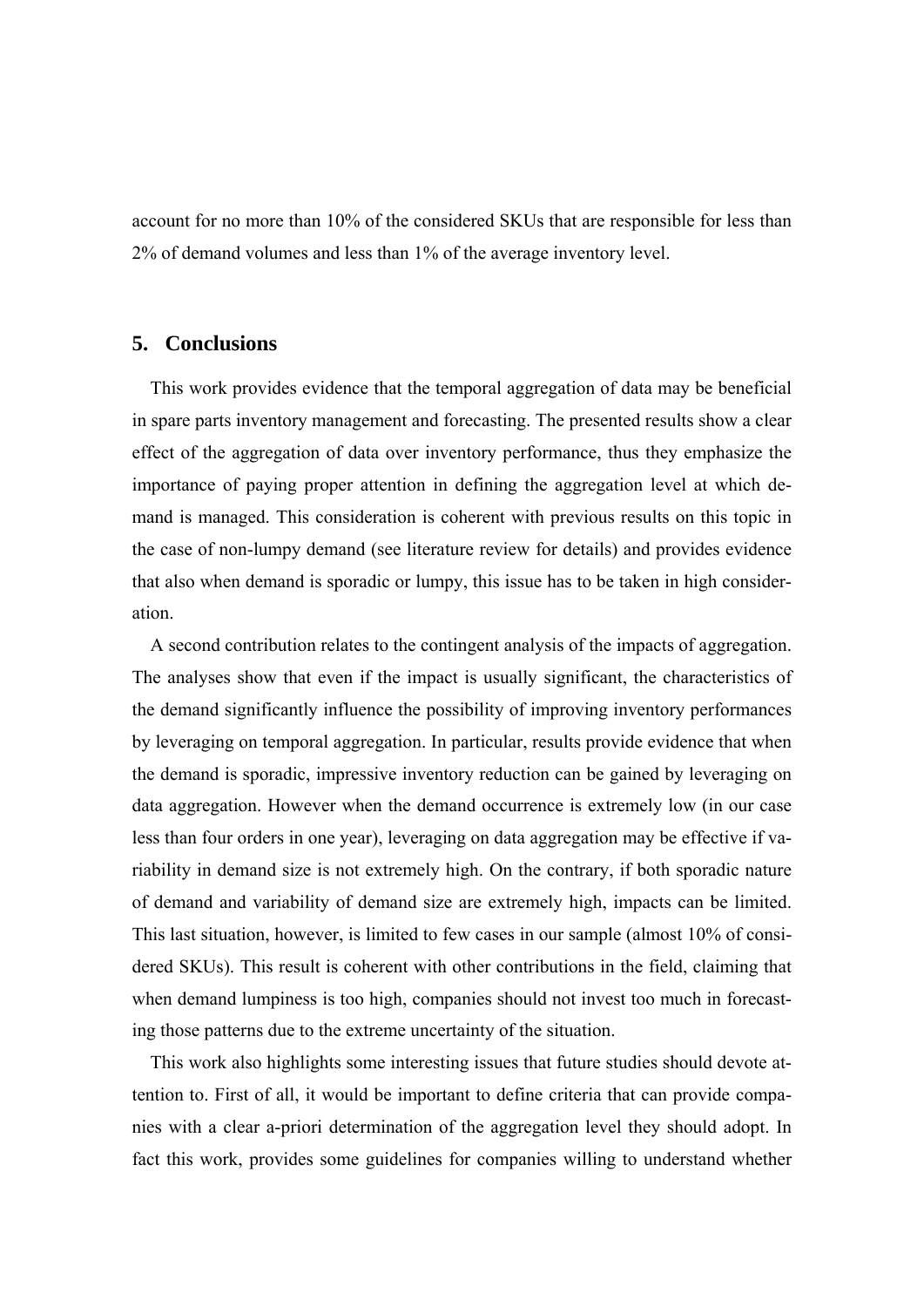they should aggregate data or not. Such a contribution is important for managers since it can provide them with some guidelines to better manage their spare parts inventories.

We would also like to draw attention to some limitations of this work. First of all, we considered a specific situation in terms of data (available from one single company), thus one can doubt about the possibility to generalize these results. We argue, however, that these results are at some extent of general validity since even if the data come from a single company they represent a typical situation faced in the spare parts business. Indeed future studies should consider other data sets from other companies to verify these results. A second issue relates to the specific forecasting technique that we adopted to manage demand. This work focuses on one specific forecasting method (i.e. Syntetos and Boylan's method). It would be important to evaluate to which extent these results are method-specific and thus how the selection of the aggregation level should take the forecasting method adopted into account. We consider that some specificities of the applied method may have an impact since different methods rely on the estimation of different parameters that can be influenced heterogeneously by the aggregation level. We argue, however, that our results still constitute a relevant contribution for this topic, also due to the fact that the adopted method is considered to provide superior performances compared to others for the specific case of lumpy demand.

In the end, we would like to draw attention on the assumptions we made on suppliers lead time. As we mentioned, we assumed lead times constantly equal to 20 days for all items. Our results are for sure influenced by this assumption that we made in order to simplify analyses. We argue, however, that the overall conclusions of our work is not affected by this supposition. We claim that relaxing this assumption would be important for providing more reliable guidelines for companies and thus future works should address this topic.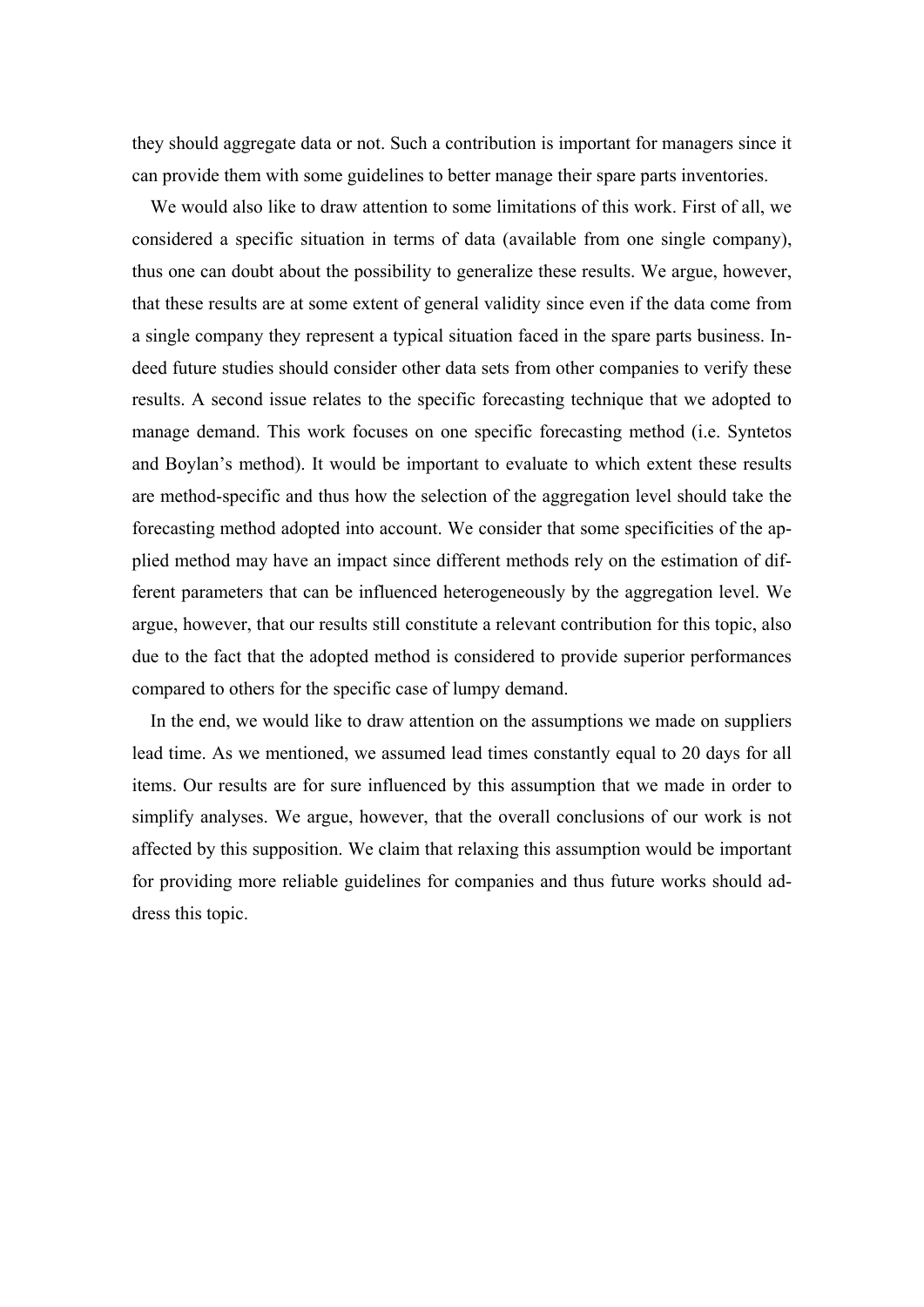## **References**

- Altay, N., Rudisill F., Litteral, L.A., 2008, Adapting Wright's modification of Holt's method to forecasting intermittent demand, International Journal of Production Economics, 111 (2):389-408
- Barnea, A., Lakonishok, J., 1980. An analysis of the usefulness of disaggregated accounting data for forecasts of corporate performance. Decision Sciences 11, 17–26.
- Bartezzaghi E., R. Verganti, 1995, Managing demand uncertainty through order overplanning, International Journal of Production Economics, 40, 107-120
- Bartezzaghi E., Verganti V., Zotteri G., 1999, A simulation framework for forecasting uncertain lumpy demand, Int. J. Production Economics, 59: 499-510
- Bunn, D.W., Vassilopoulos, A.I., 1993. Using group seasonal indices in multi-item short-term forecasting. International Journal of Forecasting 9, 517–526.
- Bunn, D.W., Vassilopoulos, A.I., 1999. Comparison of seasonal estimation methods in multi-item short-term forecasting. International Journal of Forecasting 15, 431–443.
- Chan, W., 1993. Disaggregation of annual time-series with common seasonal patterns. Journal of Econometrics 55, 173–200.
- Cobbaert K., D. Van Oudheusden, 1996, Inventory models for fast moving spare parts subject to sudden death obsolescence, International Journal of Production Economics, 44, 239 – 248
- Cohen M.A., P.R. Kleindorfer, 1989, Near optimal service constrained stocking policies for spare parts, Operations Research, 37 (1)
- Croston J.D., 1974, Stock level for slow-moving items, Operational Research Quarterly, 25 (1):123- 130
- Dalhart, G., 1974. Class seasonality—a new approach. In: Proceedings of 1974 Conference of American Production and Inventory Control Society, Reprinted in Forecasting, 2<sup>nd</sup> ed. APICS. Washington, DC, pp. 11–16.
- David I., E. Greenshtein, A. Mehrez, 1997, A dynamic programming approach to continuous review obsolescent inventory problem, Naval Research Logistics, 44 (8)
- Dekker R., M.J. Kleijn, P.J. De Rooij, 1998, A spare parts stocking policy based on equipment criticality, International Journal of Production Economics,  $56 - 57$ ,  $69 - 77$
- Dekker, M., Van Donselaar, K., Ouwehand, P., 2004. How to use aggregation and combed forecasting to improve seasonal demand forecast. International Journal of Production Economics 90, 151– 167.
- Fildes R., C. Beard, 1992, Forecasting system for production and inventory control, International Journal of Operation and Production Management, 12 (5), 4-27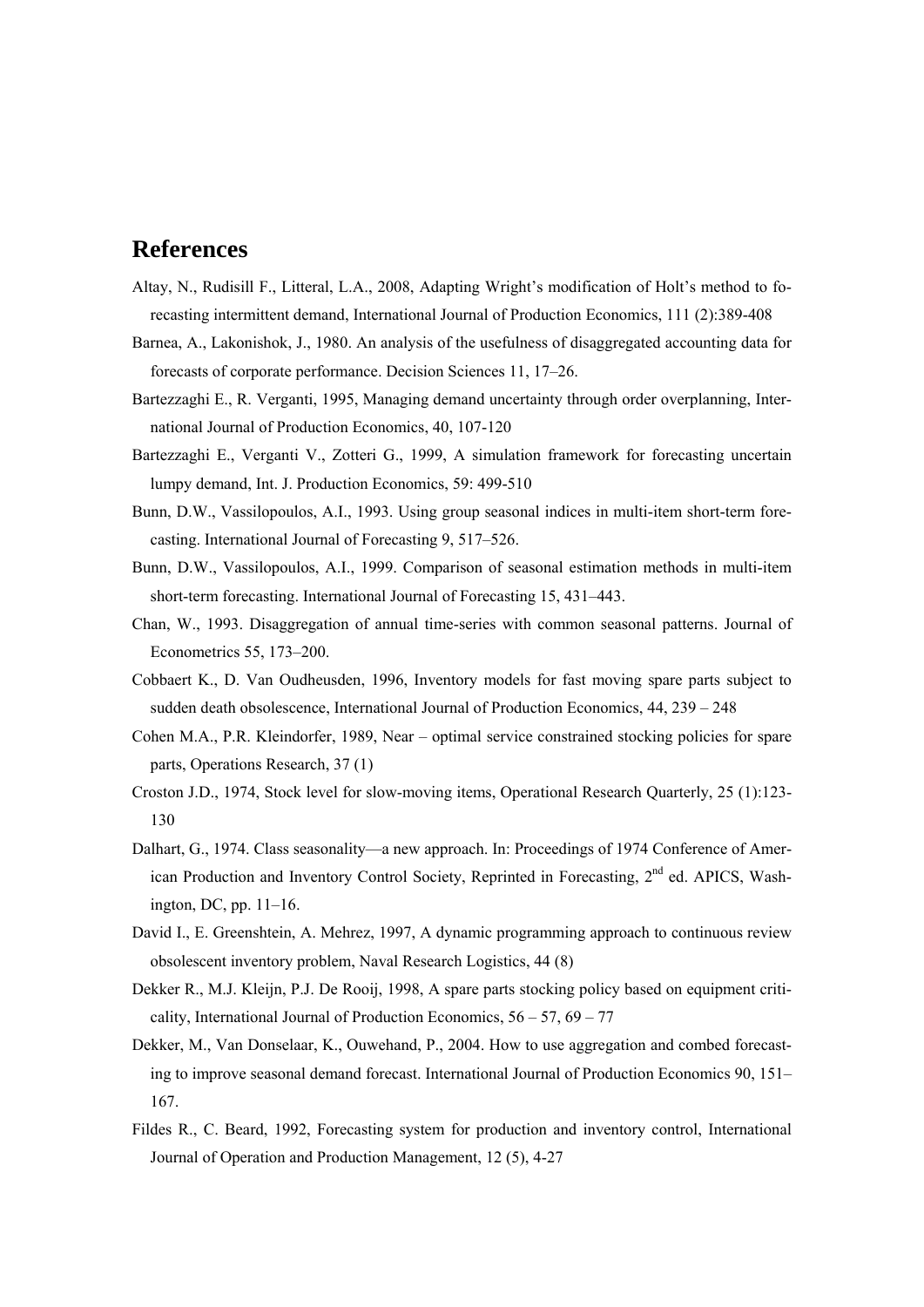- Fliedner, G., 1999. An investigation of aggregate variable time series forecast strategies with specific subaggregate time series statistical correlation. Computers  $\&$  Operations Research 26, 1133– 1149.
- Gonzales, P., 1992. Temporal aggregation and systemic sampling in structural time-series models. Journal of Forecasting 11, 271–281.
- Grunfeld, Y., Griliches, Z., 1960. Is aggregation necessarily bad? Review of Economics and Statistics 42, 1–13.
- Ho C.J., 1995, Examining the impact of demand lumpiness on the lot-sizing performance in MRP systems, International Journal of Production Research, 33 (9), 2579-99.
- Johnston, F.R., Harrison, P.J., 1986. The variance of lead-time demand. Journal of the Operational Research Society 37, 303–308
- Kalchschmidt M., Zotteri G., Verganti R., 2003, Inventory management in a multi-echelon spare parts supply chain, Int. J. Production Economics 81–82: 397–413
- Lapide, L., 1998. New developments in business forecasting. The Journal of Business Forecasting Summer, 28–29
- Lee, H.L., Padmanabhan V., Whang S.J., 1997, Information Distortion in a Supply Chain: The Bullwhip Effect. Management Science, Vol. 43, No. 4), pp. 546 – 558.
- Liu L., D.H. Shi, 1999, An (s, S) model for inventory with exponential lifetimes and renewal demands, Naval Research Logistics, 46 (1)
- Miller, J.G., Berry, W., Lai, C-Y.F., 1976. A comparison of alternative forecasting strategies for multi-stage production inventory systems. Decision Sciences 7, 714–724.
- Nikolopoulos K., Syntetos A.A., Boylan J.E., Petropoulos F., Assimakopoulos V., 2009, ADIDA: An aggregate – disaggregate intermittent demand approach to forecasting, Working paper: 330/09, University of Salford, ISSN 1751-2700
- Orcutt, G., Watts, H.W., Edwards, J.B., 1968. Data aggregation and information loss. American Economic Review 58, 773–787.
- Petrović R., A. Šenborn, M Vujošević, 1988, A new adaptive algorithm for determination of stocks in spare parts inventory systems, Engineering Costs and Production Economics, 15, 405 – 410
- Shibuya T., T. Dohi, S. Osaki, 1998, Optimal continuous review policies for spare parts provisioning with random lead times, International Journal of Production Economics, 55, 257 – 271
- Snyder, R.D., Koehler, A.B., Ord, J.K., 1999. Lead-time demand for simple exponential smoothing. Journal of the Operational Research Society 50, 1079–1082.
- Syntetos A.A., Boylan J.E., 2001, On the bias of intermittent demand estimates, International Journal of Production Economics, 71: 457-466
- Syntetos A.A., Boylan J.E., 2005, The accuracy of intermittent demand estimates, International Journal of Forecasting, 21: 303-314